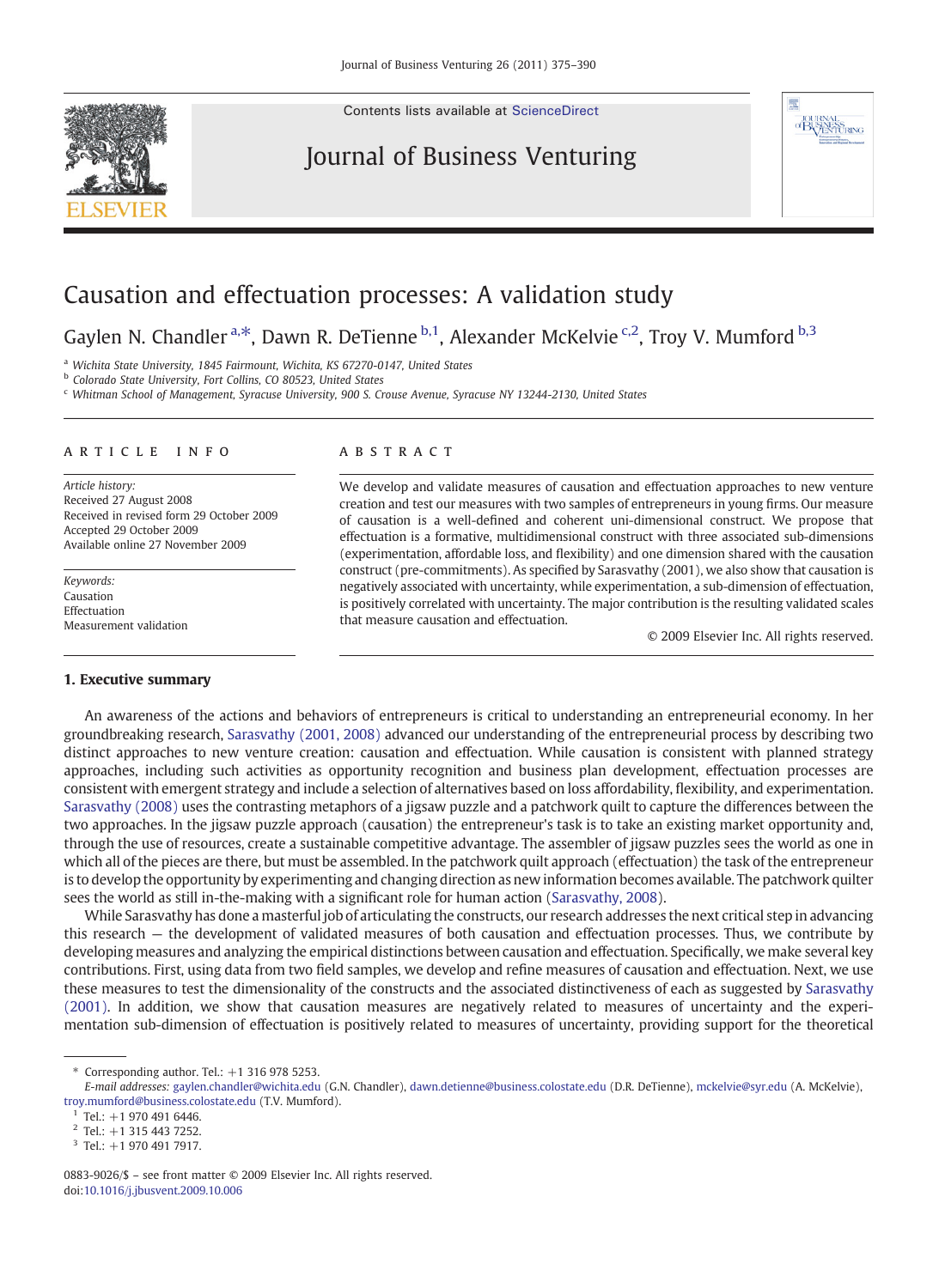conceptualization of causation and effectuation. Finally, we position our findings in the entrepreneurship literature and propose that scholars undertake a research stream to examine entrepreneurial processes utilizing the measures developed and tested in this study.

Beyond the implications for scholars, this research also has implications for practitioners. The path to new venture creation may follow a well-defined causation approach in which those who identify opportunities, bring together resources efficiently, and work according to a plan may achieve competitive advantage; however, the path to new venture creation may also be a process of experimentation, affordable loss, and flexibility that results in entrepreneurial success. While it will be up to future research to determine the circumstances under which each approach is more appropriate for a particular individual or an opportunity, our findings should be validating for the legions of would-be entrepreneurs who wage a dichotomous war between the need to "develop a full-blown business and marketing plan" and the need to "just get started."

### 2. Introduction

Causation and effectuation are two alternative approaches that entrepreneurs use in the new venture development process ([Sarasvathy, 2001\)](#page-15-0). Causation is consistent with planned strategy approaches ([Ansoff, 1988; Brews and Hunt, 1999; Mintzberg,](#page-13-0) [1978](#page-13-0)). The planning and analysis required by such models assume conditions in which the distribution of outcomes in a group is predictable through calculation or statistical inference ([Sarasvathy, 2001](#page-15-0)).

In contrast, effectuation processes [\(Sarasvathy, 2001](#page-15-0)) are consistent with emergent ([Mintzberg, 1978\)](#page-14-0) or non-predictive strategies [\(Wiltbank et al., 2006\)](#page-15-0). Under conditions of uncertainty, unique circumstances make it impossible to draw statistical inferences. In addition, there is no feasible way to calculate an expected return for a given course of action. Thus, instead of analyzing alternatives and selecting the one with the highest expected return, the entrepreneur selects alternatives based on loss affordability. The entrepreneur maintains flexibility, utilizes experimentation, and seeks to exert control over the future by making alliances with, and getting pre-commitments from, potential suppliers, competitors, and customers.

To date, most of the empirical research on causation and effectuation has been either experimental studies that analyze the think aloud verbal protocols of entrepreneurs as they make decisions (e.g. [Dew et al., 2009; Sarasvathy et al., 1998;](#page-14-0) [Sarasvathy et](#page-15-0) [al., 1998](#page-15-0)) or field studies that have gathered and analyzed qualitative data ([Sarasvathy and Kotha, 2001; Sarasvathy and Dew,](#page-15-0) [2005;](#page-15-0) [Harting, 2004; Harmeling, 2005](#page-14-0)). To move the research stream from a nascent to an intermediate phase it is necessary to develop and validate quantitative measures [\(Edmondson and McManus, 2007\)](#page-14-0). [Wiltbank et al. \(2009\)](#page-15-0) took a step in that direction when they measured the prediction and control aspects of effectuation. Our research contributes to this stream of inquiry by constructing measures of additional dimensions of effectuation that are theoretically significant, but have not yet been developed. This is important because it will provide empirical measures to allow future researchers to study the antecedents and outcomes of causation and effectuation with larger sample sizes that will allow statistical analysis and verification.

It is our objective to promote empirical research that focuses on causation and effectuation by developing sound measures of each and by providing evidence supporting the reliability and validity (construct, content, face, and predictive) of these measures. Construct validity is defined as the extent to which an operationalization reflects the concept it is supposed to measure ([Cook and](#page-14-0) [Campbell, 1979; Nunnally and Bernstein, 1994\)](#page-14-0) and has been highlighted as a central issue in organizational research (e.g. [Mitchell, 1985; Schwab, 1980; Webb and Weick, 1979\)](#page-14-0). Content and face validity relate to the adequacy with which the construct domain was sampled and the intuitiveness of the connection between the items and the construct ([Nunnally and Bernstein, 1994](#page-14-0)). Finally, the predictive validity provides empirical evidence of the relationship between the construct and other theoretically relevant constructs ([Nunnally and Bernstein, 1994\)](#page-14-0). We address each of these validity perspectives in developing and validating these measures of causation and effectuation. We use a multi-stage process consisting of semi-structured interviews with entrepreneurs, item generation from theory and interviews, instrument pre-testing with MBA students, initial testing with 111 firm founders, re-conceptualization, re-testing with an additional 196 firm founders, item refinement, and expert review using a modified q-sort. In the initial test we examine the constructs and utilize exploratory factor analysis to examine inter-relationships among variables and the common underlying dimensions. In the second study we build upon the findings in the first study and utilize confirmatory factor analysis to determine if the factors conform to what is expected on the basis of [Sarasvathy's \(2001\)](#page-15-0) theoretical perspective. We then discuss our findings within the existing entrepreneurial literature and propose a research stream to examine the generalizability of our findings as well as the relevance of causation and effectuation approaches to entrepreneurship.

#### 3. Theoretical considerations

#### 3.1. Causation and effectuation processes

According to [Sarasvathy \(2001: 245\),](#page-15-0) "Causation processes take a particular effect as given and focus on selecting between means to create that effect." In new venture creation, entrepreneurs following a causation process clearly define the objectives they want to accomplish up front and systematically search ([Fiet, 2002; Herron and Sapienza, 1992\)](#page-14-0) for entrepreneurial opportunities within developed industries that meet those objectives. They evaluate and select opportunities that maximize expected returns ([Drucker, 1998](#page-14-0)). They engage in analysis and planning activities as they seek to exploit their pre-existing knowledge and resources. Thus, the venture is envisioned from the beginning and all efforts are directed at achieving the pre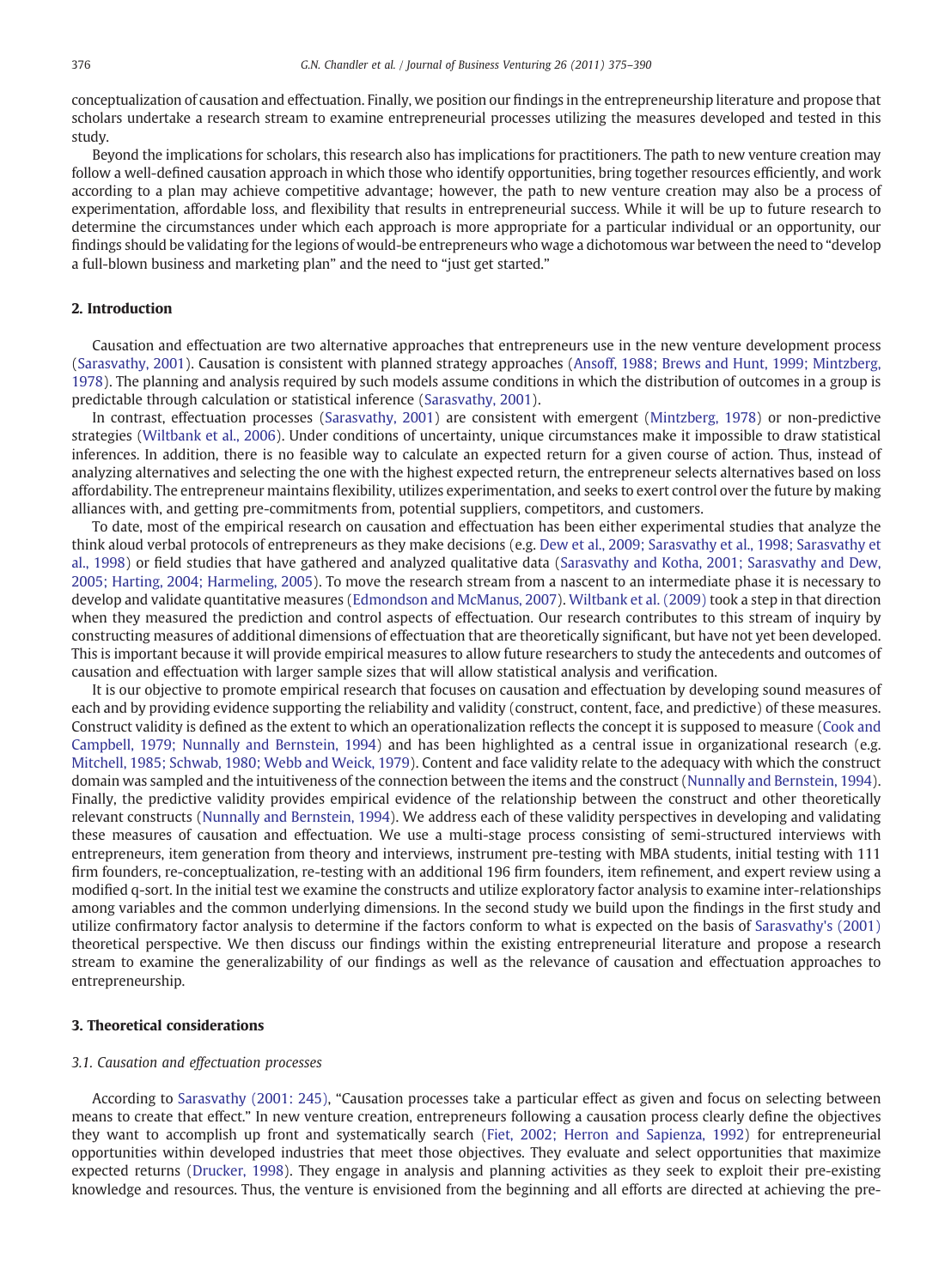envisioned state. According to [Sarasvathy \(2001: 251\)](#page-15-0), the underlying logic is, "To the extent we can predict the future, we can control it."

The theoretical foundations for the causation process derive from the rational decision making perspectives of neo-classical micro-economics ([Stigler, 1952\)](#page-15-0). In a causation process an individual makes rational choices based on all possible information relevant to his decision and an estimated expected utility for each option ([Viale, 1992](#page-15-0)). Much of the existing entrepreneurship literature has theoretical foundations in the causation approach. For example, in the research on opportunity discovery, [Fiet](#page-14-0) [\(2002\)](#page-14-0) suggests that opportunity detection results from a rational search process in which alternatives are identified and analyzed. The alternative with the highest expected return is selected and implemented. Entrepreneurial opportunities are driven by exogenous forces, and the role of the entrepreneur is to examine the environment and existing projects in the marketplace, utilize a sequential screening process, and choose the project with the highest expected return [\(Casson and Wadeson, 2007\)](#page-14-0). Thus, entrepreneurial rents accrue to individuals with superior search and implementation skills ([Caplan, 1999](#page-14-0)).

The business plan and its popularity in both entrepreneurship practice and pedagogy is another example of institutional conformity to the causation approach. Many textbooks on entrepreneurship are built around business planning models (e.g. [Allen,](#page-13-0) [2003; Kuratko and Hodgetts, 2004; Scarborough and Zimmerer, 2003; Timmons and Spinelli, 2004](#page-13-0)). The development of a business plan "…is a rational activity that assists the owners of new firms (entrepreneurs) to earn larger profits through efficiency gains and/or increased sales" [\(Honig and Karlsson, 2004](#page-14-0): 35). Although the empirical research regarding the effectiveness of business plans has been mixed ([Honig and Karlsson, 2004; Liao and Gartner, 2006](#page-14-0)), the business plan with its step-by-step rational process is a primary deliverable in many university entrepreneurship programs.

In contrast, [Sarasvathy \(2001: 245\)](#page-15-0) states that effectuation approaches "…take a set of means as given and focus on selecting between possible effects that can be created with that set of means." In new venture creation, entrepreneurs following an effectuation approach might begin the new venture process with general aspirations to create a new venture, but as they make decisions and observe the results of those decisions, they utilize this new information to change course. Because the future is unpredictable, entrepreneurs using an effectuation approach may try different approaches in the marketplace before settling on a business model. In addition, they are likely to put mechanisms into place that allow them to have some control over the outcome. According to [Sarasvathy \(2001: 251\)](#page-15-0), the underlying logic is, "To the extent we can control the future, we do not need to predict it." The theoretical foundations of an effectuation approach lie in cognitive science, particularly the work which emphasizes entrepreneurial framing — how entrepreneurs view inputs (relevant or not), make inferences, perceive alternatives, and attend to constraints ([Dew et al., 2009; Johnson and Lakoff, 2002\)](#page-14-0). [Sarasvathy's \(2001\)](#page-15-0) theoretical conceptualization and the ensuing empirical work ([Dew et al., 2009; Sarasvathy and Kotha, 2001; Sarasvathy et al., 1998](#page-14-0)) have demonstrated that entrepreneurs following an effectual logic are less likely to try to predict the future and are more likely to change their initial goals and visions for the new venture. Rather than predicting the future, they are more likely to work with means within their control and make adjustments as necessary ([Dew et al., 2009\)](#page-14-0). Using effectual logic they frame the future as resulting from co-creation by intentional agents (networks of partnerships consisting of investors, partners, and customers) who are "stitched together" [\(Dew et al., 2009\)](#page-14-0). Goals emerge by developing potential courses of action that are based on the available means of who a person is, what they know, and whom they know.

#### 3.2. Differences between causation and effectuation

The key differences between causation and effectuation are outlined in this section of the paper and form the basis of the measures that we subsequently develop. Based on our careful reading of [Sarasvathy \(2001\),](#page-15-0) we have outlined four principles that differentiate causation and effectuation approaches: (1) a focus on short-term experiments to identify business opportunities in an unpredictable future (effectuation) versus prediction of an uncertain future by defining the final objective up front (causation), (2) a focus on projects where the loss in a worst-case scenario is affordable (effectuation) versus maximization of expected returns (causation), (3) an emphasis on pre-commitments and strategic alliances to control an unpredictable future (effectuation) versus business planning and competitive analyses to predict an uncertain future (causation), and (4) exploitation of environmental contingencies by remaining flexible (effectuation) versus exploitation of pre-existing capabilities and resources (causation).

Although Sarasvathy defined key differences between causation and effectuation, few researchers have attempted to empirically test effectuation and causation. Therefore, armed with a theoretical description of these processes, we sought to create measures that would allow us to differentiate between start-up processes following a predominant logic of causation vs. those following a predominant logic of effectuation.

Our work contributes to the developing stream of empirical research that investigates entrepreneurial decision making under conditions of uncertainty ([Wiltbank et al., 2009; Dew et al., 2009](#page-15-0)). This stream of literature is in the early stages of construct development and has most often used qualitative methods to gather information. For instance, [Dew et al. \(2009\)](#page-14-0) use think aloud protocols to capture decision making while [Wiltbank et al. \(2009\)](#page-15-0) develop a scenario-type instrument to capture hypothetical angel investment decisions in an innovative computer company. Further, in this latter study, the focus is on only the prediction and control dimensions, and does not include experimentation, affordable loss, flexibility, and pre-commitments. Thus, our study is the first that has developed Likert-type measures that capture the more broadly defined effectuation construct. Our study thus helps move our understanding of effectuation forward by providing reliable and valid operationalizations that can be employed in a survey format and in a variety of contexts. We add to the literature by building upon the insights of [Sarasvathy \(2001\) and Dew](#page-15-0) [et al. \(2009\)](#page-15-0) to explicitly capture the multidimensional nature of effectuation. Furthermore, we focus our attention on the application of causation and effectuation to new venture creation. This is the original focus of [Sarasvathy's \(2001\)](#page-15-0) work, although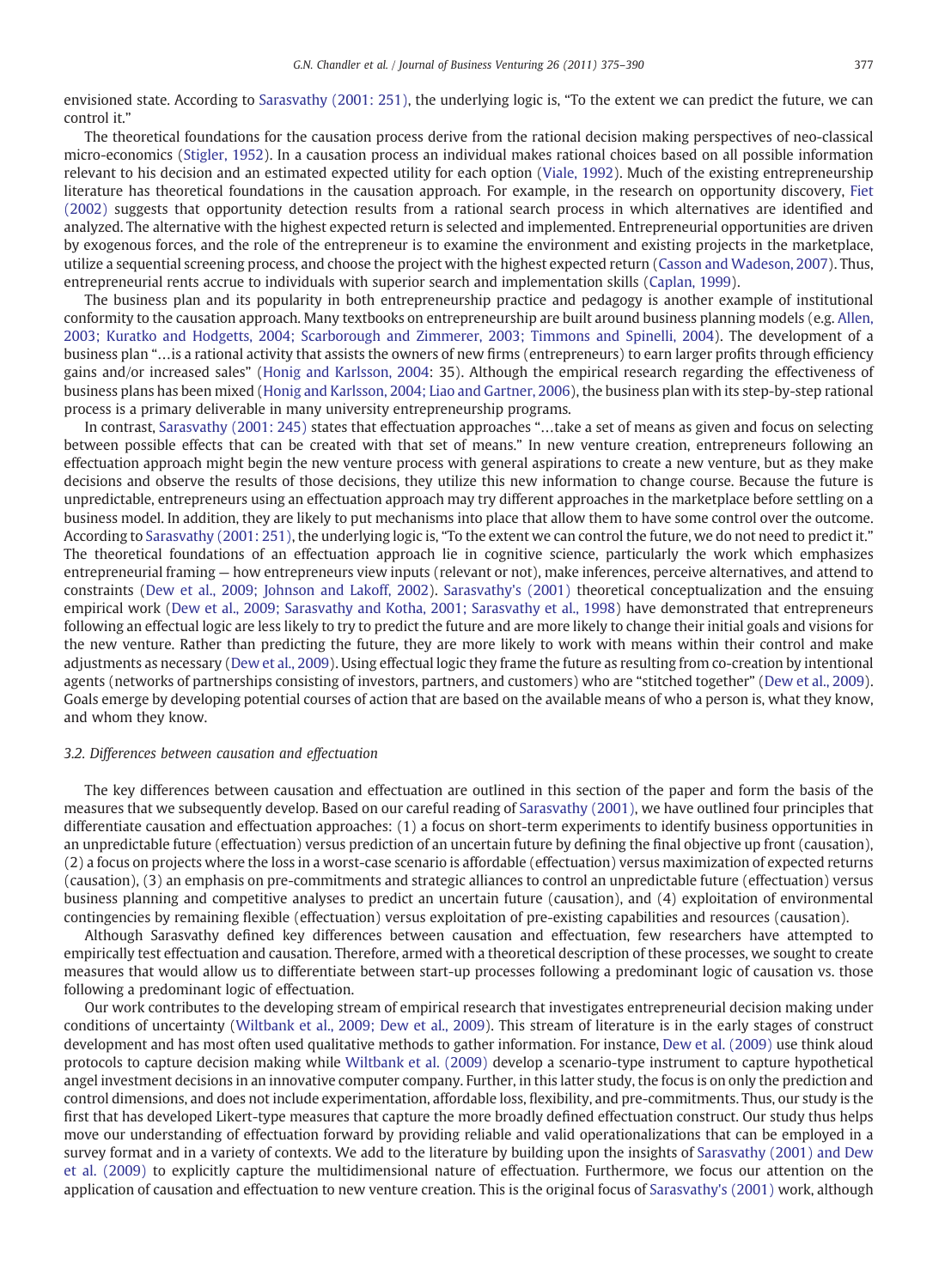the empirical work since (e.g. [Dew et al., 2009; Wiltbank et al., 2009\)](#page-14-0) has focused on different aspects of the entrepreneurial process (e.g. investing, market development, etc.).

# 4. Methods

### 4.1. Overview

We next set out to link the theoretical concepts described above to empirical measures. After carefully defining the differences between causation and effectuation we used a four stage process to develop the scale items. First, we conducted 35 semistructured interviews with entrepreneurs in the sampling frame and paid close attention to the language they used to describe their start-up processes. The interviews were conducted over the telephone by one trained interviewer and lasted an average of about 20 min. We asked semi-structured questions about how the opportunity was identified, the sequence of venture development events and the involvement of other people or organizations. When the interviewer considered it necessary respondents were prompted to explain how and why they made the decisions they did. Our objective with regards to causation and effectuation was to capture descriptions of the constructs described by [Sarasvathy \(2001\)](#page-15-0) in the vernacular used by a group of entrepreneurs in our sampling frame. Terminology for questionnaire items was adopted when the two researchers who developed the survey agreed that certain words or phrases were consistent with either the causation or effectuation construct. Then, we designed a survey that sought to capture the causation and effectuation constructs defined by [Sarasvathy \(2001\)](#page-15-0) in the terms used by entrepreneurs in interview responses. Thus, the conceptual framework came from [Sarasvathy \(2001\),](#page-15-0) but we attempted to employ language consistent with that used by entrepreneurs in the interviews. Specific questionnaire items are subsequently presented in the measurement sections of the paper. Data were collected and analyzed. This analysis led to a re-conceptualization of the effectuation construct in which we wrote and included items to measure each sub-dimension adequately. Next, using the revised measures, we collected new data and re-analyzed the items and scales. Finally, to address the face and content validity of the scale items we engaged five active, Ph.D. holding, researchers from the fields of strategy and entrepreneurship to examine the scale items using a modified q-sort approach [\(Nag et al. 2007; Stephenson, 1953\)](#page-14-0).

The statistical analyses were conducted on data from the two studies of entrepreneurs in early-stage ventures. In both studies we followed the Total Design Method (TDM) described by [Dillman \(2000\)](#page-14-0). This included mailing questionnaires, accompanied by prepaid return envelopes and cover letters, to the lead entrepreneurs of the firms in the sample frame. The cover letters identified the sponsor of the study and explained its purpose and importance. We assured entrepreneurs of confidentiality and promised them a report of the aggregated findings once the study was completed. A follow-up postcard and reminder letter with a replacement survey questionnaire followed the initial mailing.

In both studies we pre-tested the research instrument. In the first study we pre-tested the instrument with 18 members of an on-campus MBA class and with ten entrepreneurs in the utilized sampling frame. In the second study we pre-tested the instrument with 12 members of an on-campus MS program. Pre-tests were utilized to provide insight into difficult questions, survey design, etc., and led to several minor changes in the first instrument. Few changes resulted from the second pre-test indicating respondents were able to understand and complete the revised survey.

Our research uses responses from a single respondent in each company along with secondary data from Dun & Bradstreet. Using one informant per organization has been supported when survey instruments are well designed [\(Starbuck and Mezias,](#page-15-0) [1996](#page-15-0)), and the key respondent is the owner/manager of the business ([Chandler and Lyon, 2001](#page-14-0)). Frequently in new firms the lead entrepreneur is the only person with the requisite knowledge of new venture activities. Non-response bias is also a concern when response is voluntary; non-responding firms (in either study), however, did not differ significantly from responding firms on measures included in the Dun & Bradstreet data (annual sales, geographic area, or SIC code).

A variety of recommendations have been made regarding the minimum sample size needed for stable factors. Although [Hair](#page-14-0) [et al. \(2006\)](#page-14-0) recommend a sample-to-variable ratio of 20:1, several researchers have suggested that 5:1 is adequate ([Bryant and](#page-13-0) [Yarnold, 1995; Everitt, 1975; Gorsuch, 1974; Gorsuch, 1983](#page-13-0)). [Arrindell and van der Ende \(1985\)](#page-13-0) used two large data sets to examine the minimum sample sizes and ratios and found stable factor structures with ratios as low as 1.3:1 and sample sizes less than 100. [Guadagnoli and Velicer \(1988\)](#page-14-0) found that absolute sample size was more important than ratios of items to sample size in determining stable solutions and state that sample size of 100 to 200 are adequate for most factor solutions. In our first study, the ratio is approximately 7:1 and the sample size exceeds the minimum of 100 recommended by [Guadagnoli and Velicer \(1988\)](#page-14-0). For the second study, the ratio is 9:1 and the sample size is almost 200. Thus, both samples exceed minimum recommendations.

#### 4.2. Study One

# 4.2.1. Data

The sampling frame for the first study came from the 2002 Dun & Bradstreet directory, which contains information on over 132,500 companies (90% of which are private). The database contained contact information and secondary data such as start-up date, employment figures, and SIC Codes. We selected two four-digit codes — electrical measurement instruments (SIC 3825) and surgical and medical instruments (SIC 3841) — which included 1334 two to five-year old firms. These industries were selected for three reasons. First, we had some familiarity with the industries. Second, our initial interviews revealed that both causation and effectuation processes were being used in these industries, and third, there are a relatively large number of recent start-ups in both industries. We eliminated 272 firms from the sample due to duplications, incorrect addresses, and disconnected phone numbers,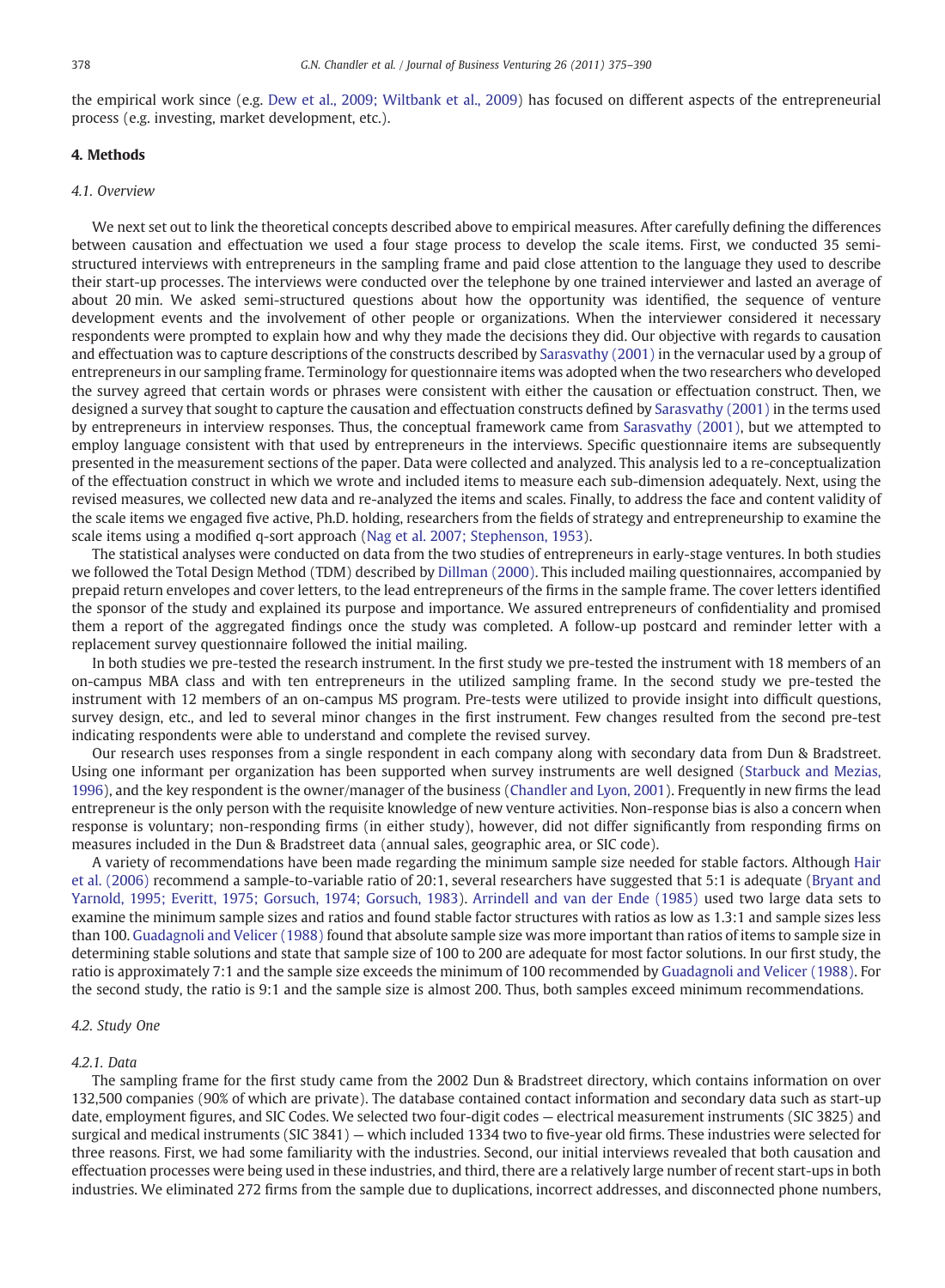<span id="page-4-0"></span>leaving a sampling frame of 1062 firms. One hundred and eighty-nine entrepreneurs responded with usable surveys for a response rate of 17.8%. Of the entrepreneurs who responded, 91% were firm founders. For the analysis, we retained only those respondents who were firm founders. We limited the age of the firm to 5 years or less to reduce the instability of recall data. Responding firms averaged 3.2 years of age and had 6.73 employees; one firm was eliminated from the analysis because the firm size was a significant outlier (the firm that was eliminated from analysis had 1300 employees). After eliminating the inappropriate respondents, 111 respondents remained for the analysis. Forty-two percent of the responding firms were in the electrical measurements industry; 58% were in the surgical and medical devices industry.

# 4.2.2. Measures

4.2.2.1. Causation processes. Components of the causation process as described by [Sarasvathy \(2001\)](#page-15-0) include envisioning the end from the beginning, maximizing expected returns, business planning and competitive analyses to predict an uncertain future, and exploiting pre-existing knowledge. Initially, we developed nine items to capture the causation construct. See Column 1 of Table 1 below for specific items.

4.2.2.2. Effectuation processes. When entrepreneurs use effectuation processes they experiment with alternatives in which potential losses in the worst-case scenario are affordable, they use pre-commitments and strategic alliances in an attempt to control an unpredictable future, and they remain flexible so they can take advantage of changing environmental contingencies. We developed eight items to capture the key dimensions of effectuation. See Column 1 of Table 1 for specific items. Both scales were measured using five point Likert-type items, anchored by "strongly disagree" and "strongly agree."

#### 4.2.3. Data analysis

We used exploratory factor analysis to explore the underlying dimensionality of the 17 items. In addition we used parallel analysis [\(Horn, 1965\)](#page-14-0) and scree analysis ([Cattell, 1966\)](#page-14-0) of the eigenvalues to determine the number of factors to extract from the data. Parallel analysis is a more conservative and accurate approach to factor extraction that takes into account the biasing influence of sampling error ([Zwick and Velicer, 1986\)](#page-15-0). The method of parallel analysis described in [Hayton et al. \(2004\)](#page-14-0) was employed to generate the factor retention criteria.

Prior to factor analysis, the factorability of the data was assessed. Each of the individual variables exceeded the cut-off value of .50 suggested by [Hair et al. \(2006\)](#page-14-0). We also applied Bartlett's test of sphericity ([1950\)](#page-13-0) and the Kaiser–Meyer–Olkin (KMO) measure of sampling adequacy ([Kaiser, 1970\)](#page-14-0). The KMO should be greater than 0.5 and the Bartlett test significant ( $p$ <.05) before proceeding with factor analysis ([Arnold et al., 2007; Bartlett, 1950; Kaiser, 1970\)](#page-13-0). We found a KMO value of .669 and a significant Bartlett's test (chi-square 397.3,  $p<0.000$ ), indicating that factor analysis is appropriate. To assist in the interpretation of the resulting factor solution, we used both orthogonal and oblique rotations. The items loading on each factor were identical using both methods.

#### Table 1

Results from Study One — causation and effectuation items and loadings.

| Items                                                                                                                                            | Causation $(C)$<br>Effectuation (E) | Items retained after<br>parallel factor analysis |     | Factor 1 Factor 2 Factor 3 |                  |
|--------------------------------------------------------------------------------------------------------------------------------------------------|-------------------------------------|--------------------------------------------------|-----|----------------------------|------------------|
| We analyzed long run opportunities and selected what we thought would provide C<br>the best returns                                              |                                     | X                                                | .70 |                            |                  |
| We developed a strategy to best take advantage of resources and capabilities                                                                     |                                     | X                                                | .69 |                            |                  |
| We researched and selected target markets and did meaningful competitive analysis                                                                | C                                   | X                                                | .67 |                            |                  |
| We designed and planned business strategies                                                                                                      |                                     | X                                                | .68 |                            |                  |
| We organized and implemented control processes to make sure we met objectives C                                                                  |                                     | X                                                | .57 |                            |                  |
| We had a clear and consistent vision for what we wanted to do                                                                                    |                                     | X                                                | .59 |                            |                  |
| We designed and planned production and marketing efforts                                                                                         |                                     | X                                                | .56 |                            |                  |
| The ultimate product/service that I used to launch this business was quite similar to<br>my original conception                                  |                                     | X                                                |     |                            | .82 <sup>a</sup> |
| Our decision making has been largely driven by expected returns                                                                                  |                                     |                                                  |     |                            |                  |
| The ultimate product/service that I used to launch this business was quite different<br>from my original conception                              | E                                   | X                                                |     |                            | .82              |
| It was impossible to see from the beginning where we wanted to end                                                                               | E                                   | X                                                |     | .64                        |                  |
| We have allowed the business to evolve as opportunities have emerged                                                                             |                                     | X                                                |     | .58                        |                  |
| We evaluated the set of resources and means we had at our disposal and thought about E<br>different options                                      |                                     |                                                  |     |                            |                  |
| We experimented with different products and/or business models                                                                                   | E                                   |                                                  |     |                            |                  |
| We started out very flexibly and tried to take advantage of unexpected opportunities<br>as they arose                                            | E                                   | X                                                |     | .36                        |                  |
| We used a substantial number of agreements with customers, suppliers and other E<br>organizations and people to reduce the amount of uncertainty |                                     | X                                                | .46 |                            |                  |
| Our decision making has been largely driven by how much we could afford to lose E                                                                |                                     | X                                                |     | .47                        |                  |

<sup>a</sup> Reverse coded.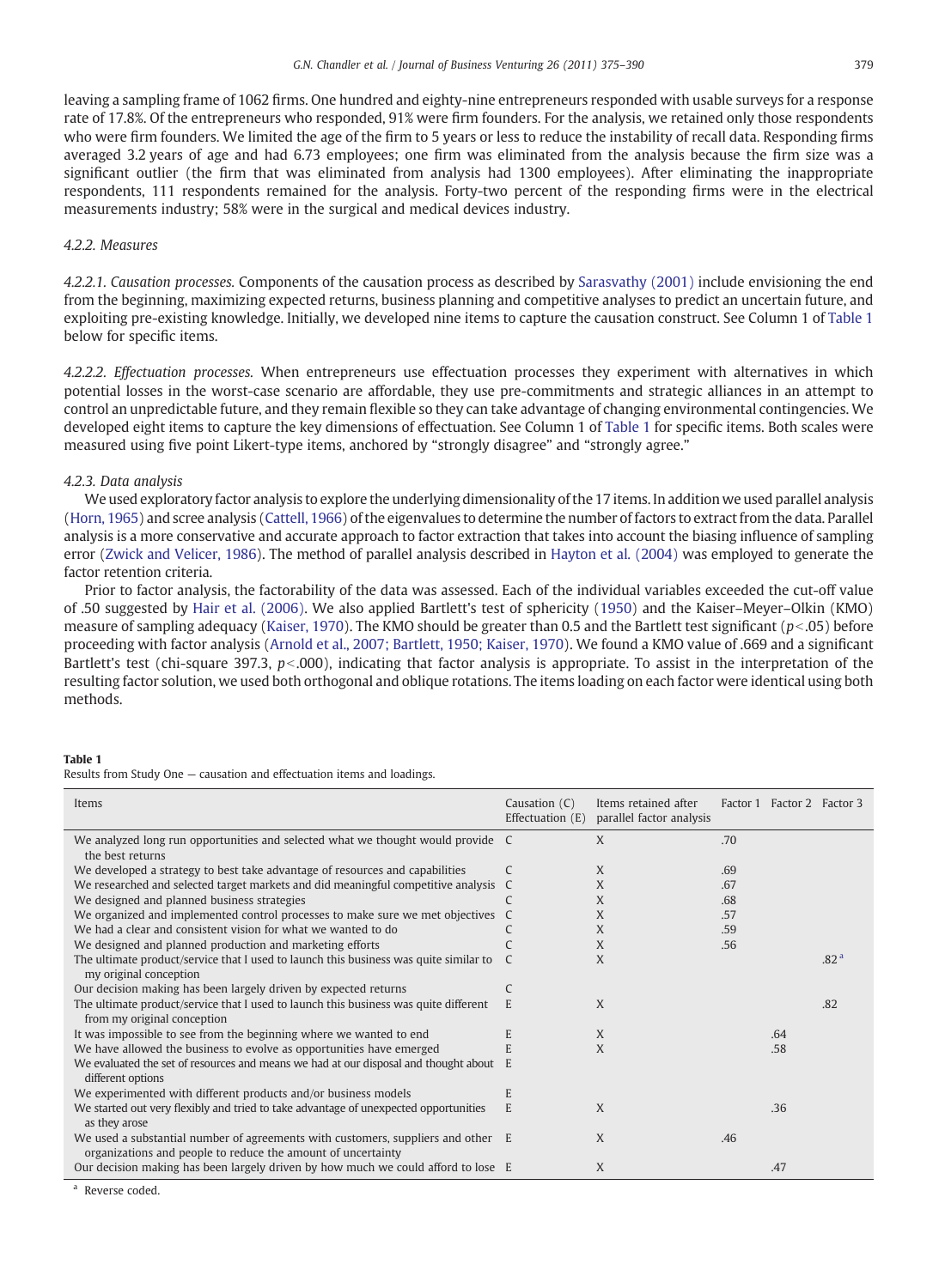[Sarasvathy's \(2001\)](#page-15-0) proposal that causation and effectuation are two different approaches to new venture creation suggests a two-factor solution in which causation items should load on one-factor and effectuation items should load on another. What was immediately apparent is that causation items tended to load together, but effectuation items did not. See [Table 1](#page-4-0) for these results. The results of the parallel analysis and scree analysis suggested that at least three factors should be retained (see also [Hayton et al.,](#page-14-0) [2009](#page-14-0)). Cronbach's alpha for the causation items was .73 suggesting that the scale is internally consistent. However, following recommendations by [Thompson and Daniel \(1996\)](#page-15-0) and others ([Fabrigar et al., 1999; Zwick and Velicer, 1986](#page-14-0)) we concluded that the preponderance of the evidence suggested that effectuation is a multidimensional construct.

In fact, based on the empirical results that we obtained in these analyses and the conceptual differences among the subcomponents of effectuation, we believe that effectuation may in fact be a formative construct, as opposed to a reflective construct. A formative construct implies that causality flows from lower-order indicators (items, sub-constructs) to the latent, higher-order constructs [\(Coltman et al., 2008; Jarvis et al., 2003\)](#page-14-0) whereas a reflective construct implies the opposite. In other words, for formative constructs the higher-order constructs are "formed" by the lower-order ones and for reflective constructs, the lower-order ones are designed to "reflect" the upper-order ones. Furthermore, for formative constructs, the causal nature of the relationship, where the lower-order measures shape the upper-order construct, also suggests that the lower-level indicators are defining characteristics of the construct and may therefore be independent of each other ([MacKenzie et al., 2005\)](#page-14-0). This implies that the sub-components should not be changed or deleted; doing so might substantially alter the upper-level construct [\(Diamantopoulos and Winklhofer, 2001;](#page-14-0) [MacKenzie et al., 2005](#page-14-0)). For the construct of effectuation, we note that the multiple sub-dimensions are vital components of effectuation and, together, help define effectuation. The individual conceptual differences help form effectuation and their removal would imply that effectuation has a different meaning. We return to this discussion of effectuation as a formative construct in Study Two and examine the sub-components in more depth in the following section.

#### 4.2.4. Discussion and re-conceptualization

A subjective analysis of the causation items above provides evidence supporting the face validity and content validity of their use in measuring causation. This evidence is provided in two ways. First, when considered holistically, the items are consistent with the causation construct as described by [Sarasvathy \(2001\)](#page-15-0), thus providing face validity. Second, the range of items included in the measure sample from the entire domain of the construct, providing additional evidence for the scale's content validity.

However, the results were not as clear for effectuation. Items intended to measure effectuation did not load cleanly on a single factor. Instead we identified at least three factors, as we describe above. Unfortunately, the items we had constructed were not adequate to capture all of the relevant sub-dimensions that help form the construct of effectuation. As a result, we returned to the original theoretical conceptualization and the "principles that form the core of a rudimentary theory of effectuation" [\(Sarasvathy](#page-15-0) [2001](#page-15-0): 252). She identifies four principles: 1) focusing on short-term experiments, 2) focusing on projects where the loss in a worst-case scenario is affordable, 3) emphasizing pre-commitments and strategic alliances to control an unpredictable future, and 4) exploiting environmental contingencies by remaining flexible. Each of these dimensions of effectuation has had some, albeit limited, discussion in other contexts in the management and entrepreneurship literature. We explore these dimensions here and briefly examine the previous literature.

Effectuators are likely to try different approaches in the marketplace before settling on a business concept ([Sarasvathy, 2001\)](#page-15-0). The literature indicates that one way to test different approaches in the marketplace is through experimentation. Although the existing literature has not associated experimentation with new venture creation, several studies (e.g. [Brown and Eisenhardt, 1997; Koberg](#page-13-0) [et al., 2003](#page-13-0)) exploring innovation in the established firm have found experimentation to be a relatively low costmethod of probing into the future [\(Brown and Eisenhardt, 1997\)](#page-13-0). Experimentation has been described as "a series of trial and error changes pursued along various dimensions of strategy, over a relatively short period of time, in an effort to identify and establish a viable basis for competing" ([Nicholls-Nixon et al., 2000](#page-14-0): 496). As part of the process of defining an appropriate business model, experiments that turn out poorly are truncated early and the entrepreneur can explore other avenues. [McGrath \(1999\)](#page-14-0) points out that in real options reasoning, investment can be shifted away from experiments that are not turning out well. Thus, consistent with real options reasoning ([McGrath, 1999](#page-14-0)), the effectuation process may be viewed as a series of experiments to identify a business model that works.

A second dimension identified by [Sarasvathy \(2001\)](#page-15-0) is that of affordable loss rather than expected returns. "Effectuation predetermines how much loss is affordable and focuses on experimenting with as many strategies as possible" ([Sarasvathy, 2001:](#page-15-0) 252). Affordable loss becomes an important criterion on which to base start-up decisions. Experiments that would cost more than the entrepreneur can afford to lose are rejected in favor of affordable experiments. Thus, following an effectuation approach each "new venture" would be viewed as an experiment in which losses are contained. Additional resources would be added only as justified by results.

The third dimension identified by Sarasvathy is that effectuators tend to remain flexible since the structure of the emerging organization is dependent on contingent opportunities and the particular investments made by the stakeholders. Thus, "the need for prediction is greatly reduced" [\(Sarasvathy, 2001:](#page-15-0) 252). The literature has viewed flexibility as one of the advantages that startup firms have over the established firm. As firms become established and grow they must implement policies, procedures, and routines [\(March and Simon, 1958\)](#page-14-0) whereas entrepreneurs (and especially effectuators) maintain the flexibility necessary to abandon unfruitful experiments, and move to other possibilities.

Fourth, effectuators rely on pre-commitments and strategic alliances rather than competitive analysis. The logic behind developing alliances and getting pre-commitments is that if entrepreneurs can control the future by establishing these relationships and commitments, they do not need to predict it ([Sarasvathy, 2001](#page-15-0)). The importance of strategic alliances and partnerships for emerging business has been discussed by multiple researchers (e.g. [Eisenhardt and Schoonhoven, 1996; Sarkar](#page-14-0)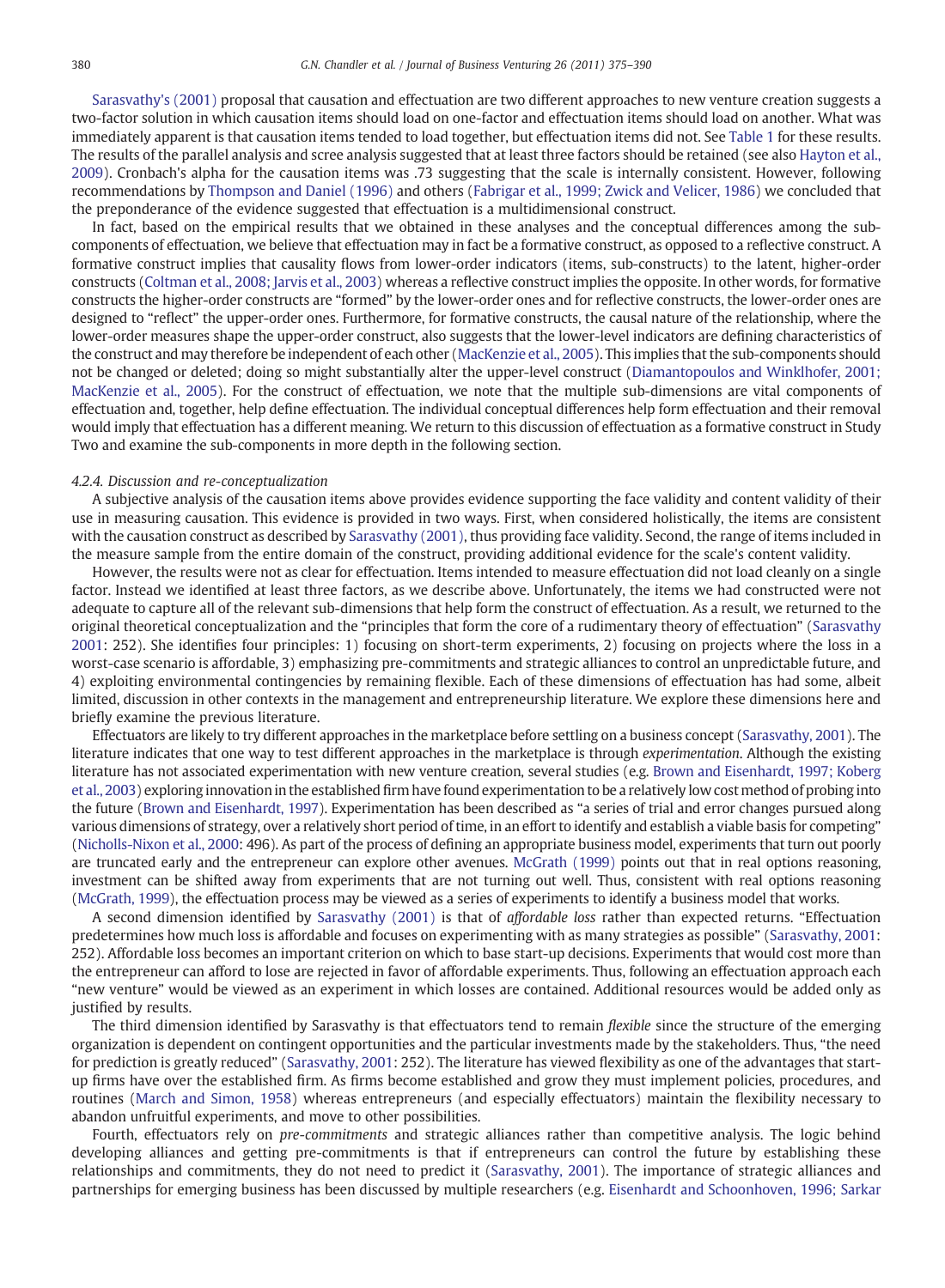[et al., 2001](#page-14-0)). Establishing pre-commitments and alliances with customers, suppliers, and other strategic partners helps reduce the uncertainty associated with the venture and spreads responsibility to other stakeholders. This process of diversifying risk among multiple stakeholders also allows the effectuator to constrain the potential loss, thus making it more affordable. The results from Study One and the resulting theoretical development confirm the need to collect additional data to validate the findings regarding causation and to explore the nature of effectuation. In addition, we believe the results of the first study are indicative that effectuation may be a formative construct. The literature on model specification and formative constructs offers a number of conceptual tests that help determine whether a reflective or formative approach to construct development is more appropriate ([Coltman et al., 2008;](#page-14-0) [Jarvis et al., 2003; MacKenzie et al., 2005](#page-14-0)). The first test is to examine the nature of the construct itself and whether the lower-level components are likely to cause changes in the upper-level latent construct or the other way around. While we do acknowledge that effectuation is a way of entrepreneurial thinking that may have the ability to direct behavior, we argue that the specific actions and manifestations of the sub-components (experimentation, affordable loss, flexibility, and pre-commitments) are aggregated to form the effectuation construct. Therefore, the degree to which one effectuates is an amalgamation of involvement in each of the subdimensions of effectuation.

The second test is to examine whether the component parts are interchangeable. For reflective constructs, there should be a common theme or potential to inter-change the component parts. However, based on our discussion of the different factors above, we note that they are each conceptually distinct from each other and tap into varying dimensions of effectuation. Two further tests consider the potential co-variance among the sub-components such that changes in one component would necessarily be associated with changes in the other, and whether the antecedents/consequences of each component may differ. For effectuation and its component factors, the conceptual differences among the factors suggest that not all of the factors need to vary with each other. For formative measures, because each sub-construct helps contribute a novel area of importance to the overall latent concept, the components do not need to be correlated [\(MacKenzie et al., 2005](#page-14-0)). In our view, this is the case of the sub-components for effectuation. Moreover, although we argue that one of the most important potential antecedents might be the factor of uncertainty (based on Sarasvathy's arguments), we do feel that other antecedents and consequences differ among subcomponents.

#### 4.3. Study Two

#### 4.3.1. Data

The sampling frame for the second study came from the 2005 Dun & Bradstreet directory. The database contained contact information and secondary data such as start-up date, employment figures, and SIC Codes. We selected two four-digit codes plastic products (SIC 3089) and prepackaged software (SIC 7372). This resulted in a nation-wide sample frame of 1500 two to fiveyear old firms. These industries were selected because we had some familiarity with the industries and because there are a relatively large number of recent start-ups in both industries. This allowed us to have some control over industry influences. In addition, after forming the scales, we checked for significant differences between industries and found none. The first study used a sample from two different SIC codes. Thus, the combined studies included four, four-digit SIC codes in somewhat diverse industries.

We eliminated 354 firms because of bad addresses, resulting in an effective mailing list of 1146 firms. One hundred ninety-six firms responded with usable results for a response rate of 17.1%. The selection of two- to five-year old firms was based on an assumption that start-up processes may take a year or two (or sometimes more). We limited our sample to firms that were 5 years or newer to reduce the instability of recall data.

Responding firms averaged 3.8 years of age and had an average of 14.4 full time employees. Of the CEOs responding 79% were male. Fifty-six percent of the responding companies were in the plastics products industry (SIC 3089) and the remaining 44% were in the packaged software industry (SIC 7372). There were no significant differences between respondents and non-respondents with respect to employment levels and industry representation.

#### 4.3.2. Measures

4.3.2.1. Causation processes. To measure causation processes, we used the seven items validated by the first study (Study One  $\alpha$  = .73, Study Two  $\alpha$  = .78). See [Table 2](#page-7-0) below for a complete list of the items.

4.3.2.2. Effectuation processes. As noted above, we suggest that effectuation is a formative construct consisting of the subdimensions of experimentation, affordable loss, flexibility, and pre-commitments. Using five point Likert-type items, anchored by "strongly disagree" and "strongly agree," entrepreneurs were asked to "consider the start-up phase of your venture and indicate the degree to which you agree or disagree with each of the following statements." See [Table 2](#page-7-0) below for a complete list of the items.

Experimentation is a four item scale ( $\alpha = .78$ ) developed from description of [Sarasvathy \(2001\)](#page-15-0) and the work of [Brown and](#page-13-0) [Eisenhardt \(1997\) and Koberg et al. \(2003\).](#page-13-0) Because the items used by [Koberg et al. \(2003\)](#page-14-0) were developed to measure innovation in a corporate entrepreneurial context we adjusted the measures to reflect the new venture creation scenario. For example, one item states "We experimented with different products and/or business models."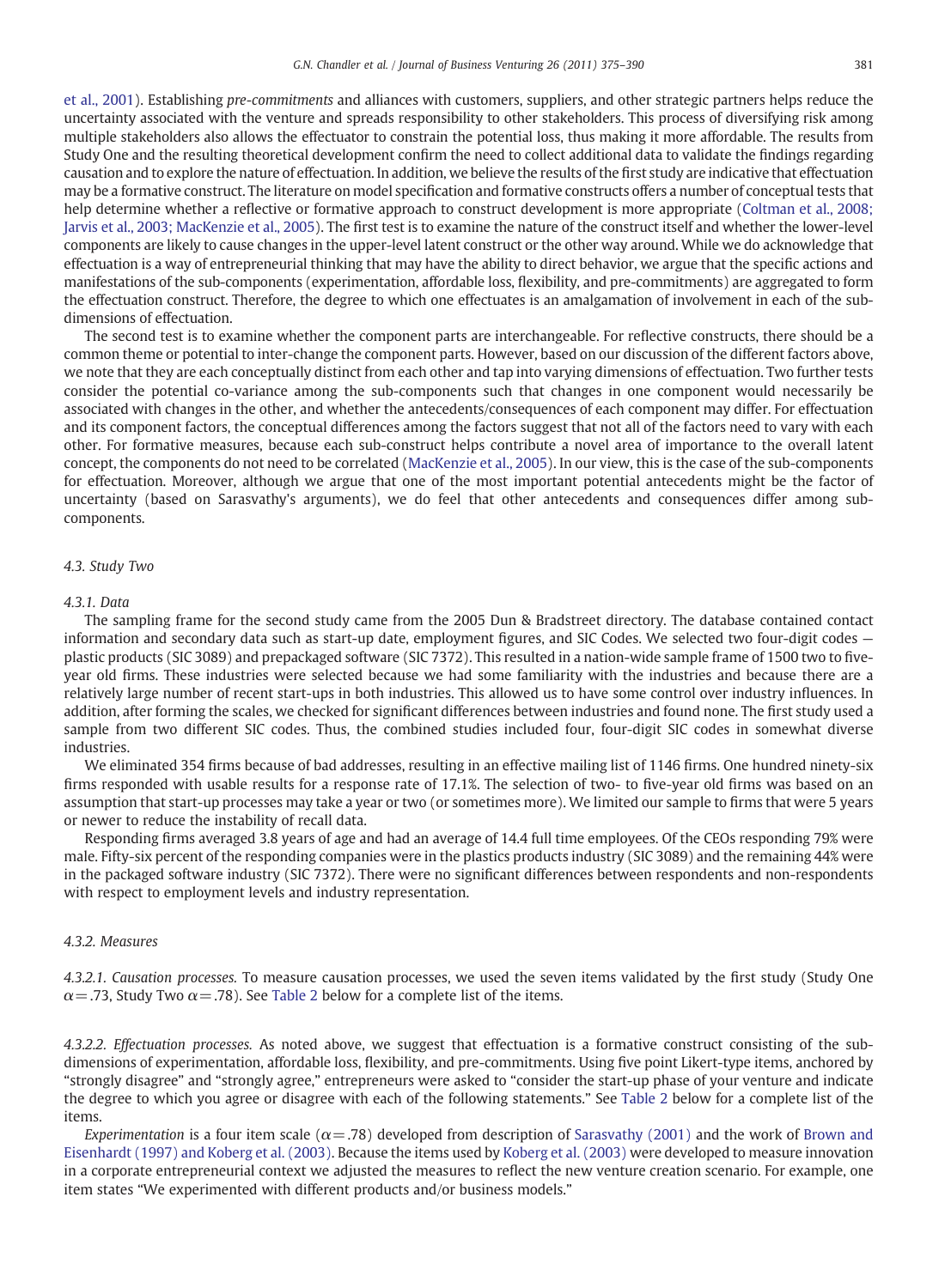# <span id="page-7-0"></span>Table 2

Results from Study Two — causation and effectuation items and loadings.

| Items                                                                                         | Construct       |     | Factor 1 Factor 2 Factor 3 Factor 4 Factor 5 |     |     |     |
|-----------------------------------------------------------------------------------------------|-----------------|-----|----------------------------------------------|-----|-----|-----|
| We analyzed long run opportunities and selected what we thought would provide                 | Causation       | .62 |                                              |     |     |     |
| the best returns                                                                              |                 |     |                                              |     |     |     |
| We developed a strategy to best take advantage of resources and capabilities                  |                 | .55 |                                              |     |     |     |
| We designed and planned business strategies                                                   |                 | .74 |                                              |     |     |     |
| We organized and implemented control processes to make sure we met objectives                 |                 | .62 |                                              |     |     |     |
| We researched and selected target markets and did meaningful competitive analysis             |                 | .76 |                                              |     |     |     |
| We had a clear and consistent vision for where we wanted to end up                            |                 | .51 |                                              |     |     |     |
| We designed and planned production and marketing efforts                                      |                 | .74 |                                              |     |     |     |
| We experimented with different products and/or business models.                               | Experimentation |     | .63                                          |     |     |     |
| The product/service that we now provide is essentially the same as originally conceptualized. |                 |     | .85 <sup>a</sup>                             |     |     |     |
| The product/service that we now provide is substantially different than we first imagined.    |                 |     | .82                                          |     |     |     |
| We tried a number of different approaches until we found a business model that worked.        |                 |     | .75                                          |     |     |     |
| We were careful not to commit more resources than we could afford to lose                     | Affordable loss |     |                                              | .88 |     |     |
| We were careful not to risk more money than we were willing to lose with our initial idea.    |                 |     |                                              | .87 |     |     |
| We were careful not to risk so much money that the company would be in real trouble           |                 |     |                                              | .57 |     |     |
| financially if things didn't work out.                                                        |                 |     |                                              |     |     |     |
| We allowed the business to evolve as opportunities emerged.                                   | Flexibility     |     |                                              |     | .75 |     |
| We adapted what we were doing to the resources we had.                                        |                 |     |                                              |     | .70 |     |
| We were flexible and took advantage of opportunities as they arose.                           |                 |     |                                              |     | .71 |     |
| We avoided courses of action that restricted our flexibility and adaptability.                |                 |     |                                              |     | .62 |     |
| We used a substantial number of agreements with customers, suppliers and other                | Pre-commitments |     |                                              |     |     | .69 |
| organizations and people to reduce the amount of uncertainty.                                 |                 |     |                                              |     |     |     |
| We used pre-commitments from customers and suppliers as often as possible.                    |                 |     |                                              |     |     | .83 |

Reverse coded.

To measure affordable loss, we developed a three item scale ( $\alpha = 0.85$ ) focusing on predetermining the amount of affordable loss and choosing strategies within those given means [\(Sarasvathy, 2001](#page-15-0)). An example item states "We were careful not to commit more resources than we could afford to lose."

To measure flexibility, we developed a four item measure ( $\alpha$  = .70) which reflects the extent to which entrepreneurs remained flexible. For example, one item states "We allowed the business to evolve as opportunities emerged."

We measured pre-commitments with a two-item scale ( $\alpha$  = .62). An example item states "We used a substantial number of agreements with customers, suppliers and other organizations and people to reduce the amount of uncertainty."

# 4.3.3. Data analysis

As discussed previously, we suggest effectuation is a formative construct. In particular, following the characterizations of formative constructs explained in [Diamantopoulos \(2008\) and Jarvis et al. \(2003\),](#page-14-0) we treat effectuation as a formative secondorder construct consisting of reflective first-order sub-components (i.e. Type II in their discussions). From a practical perspective, this implies that we employ the commonly-espoused approaches and statistics to evaluate validity and reliability for the firstorder constructs (experimentation, affordable loss, flexibility, and pre-commitments) such as principal components analysis, Cronbach's alpha, etc. Treating the sub-constructs as reflective constructs is appropriate, even though the second-order construct 'effectuation' is a formative construct (see [Cadogan et al., 2008](#page-13-0)).

Prior to factor analysis, the factorability of the data was assessed. [Hair et al. \(2006\)](#page-14-0) suggest that the cut-off range for sampling adequacy is .50. All of the individual variables included in the analysis exceed the cut-off of .50. We also applied the Kaiser–Meyer– Olkin (KMO) measure of sampling adequacy ([Kaiser, 1970](#page-14-0)) and Bartlett's test of sphericity [\(Bartlett, 1950\)](#page-13-0). The KMO should be greater than 0.5 and the Bartlett test significant ( $p<0.05$ ) before proceeding with factor analysis ([Arnold et al., 2007; Bartlett, 1950;](#page-13-0) [Kaiser, 1970\)](#page-13-0). We found a KMO value of .766 and a significant Bartlett's test ( $\chi^2$  = 1308.7, df = 190, p < 000) indicating that factor analysis is appropriate. To assist in the interpretation of the resulting factor solution, we used both orthogonal and oblique rotation. The items loading on each factor were identical using both methods.

4.3.3.1. Validity. There is evidence for the content, face, predictive, and construct validity of the measures of causation and the four sub-constructs of effectuation. As specified by [Nunnally and Bernstein \(1994\)](#page-14-0), content validity was supported by several indicators. First, we conducted a thorough review of the literature and [Sarasvathy's \(2001\)](#page-15-0) construct articulation to ensure a sound understanding of both constructs. Second, we followed a well-formulated procedure for item construction, sampling from the entire breadth of the construct and sub-component domains. Third, we observed adequate levels of internal consistency among items measuring the construct of causation and the sub-constructs of effectuation. Taken together, these procedures and findings support the content validity of the measures.

To provide further evidence supporting the face validity of the scale items, we used a modified q-sort approach ([Stephenson,](#page-15-0) [1953](#page-15-0)).We engaged five active, Ph.D. holding, researchers from the fields of strategy and entrepreneurship to examine the scale items. The researchers were from two different universities in the United States and none had any prior connection with the research. Researchers were given the instructions "Based on the descriptions below please indicate whether the items listed in the table best represents the construct of causation or effectuation." With respect to their assignment of the items to the two constructs, we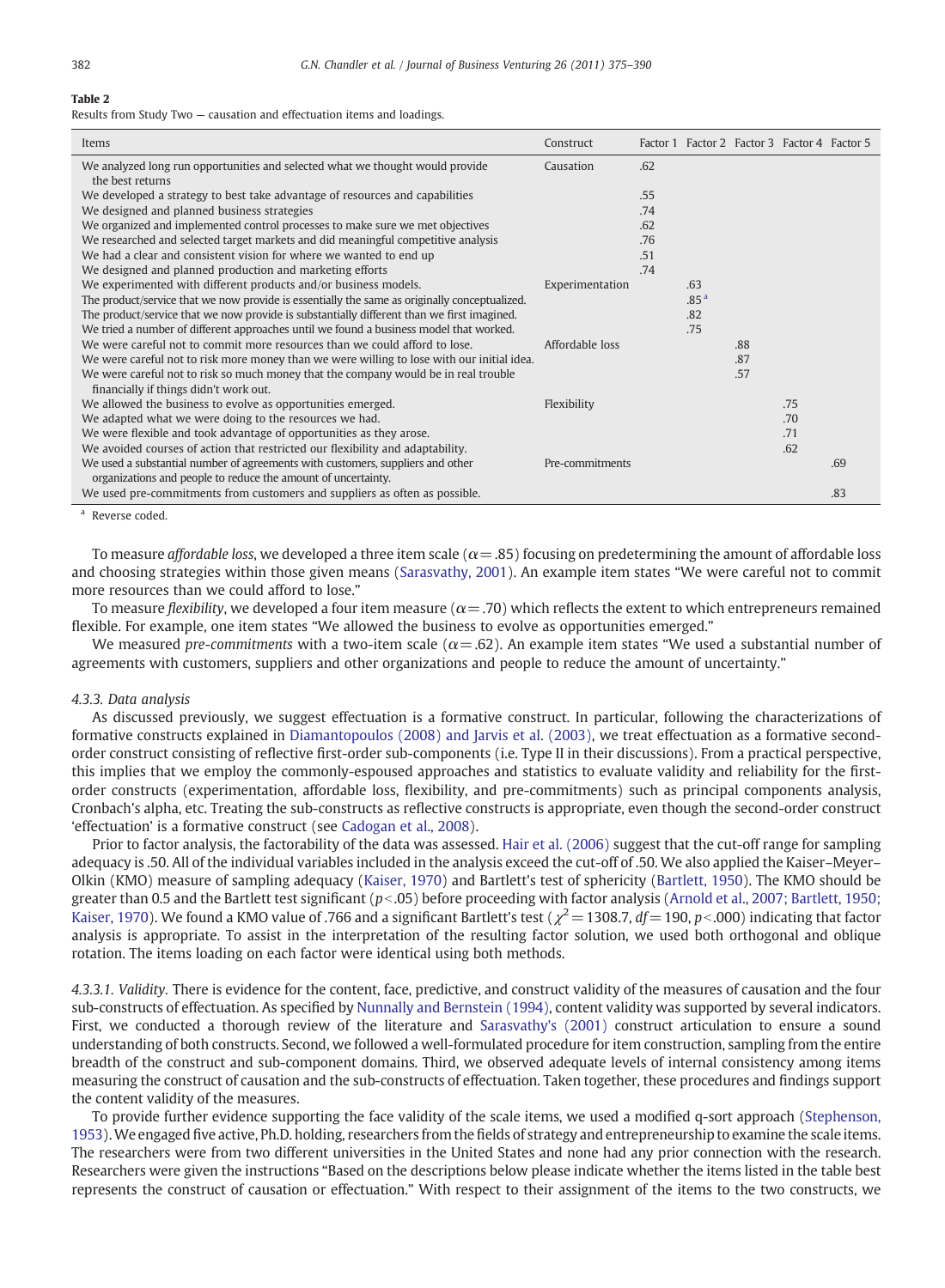<span id="page-8-0"></span>calculated the inter-rater reliabilities for the seven causation items to be 97.5% and for the 13 effectuation items to be 87.7%. These reliabilities signify a high level of face validity for the first-order constructs. In phase two we asked the researchers to use the items they selected as representative of the effectuation construct and to assign these items into the sub-categories. The inter-rater reliability ranged from 60% for affordable loss to 80% for pre-commitments.While lower than the inter-rater reliabilities found for the first-order constructs, these represent relatively strong inter-rater reliability for second-order constructs.

Construct validity includes both convergent validity and discriminant validity inferences [\(Campbell and Fiske, 1959; Nunnally](#page-14-0) [and Bernstein, 1994](#page-14-0)). Convergent and discriminant validity may be assessed empirically using confirmatory factor analysis (CFA) procedures ([Bagozzi et al., 1991\)](#page-13-0). When items that are theorized to load together on the same construct actually do so it provides evidence of convergent validity. When items intended to load on different constructs actually do so it provides evidence of discriminant validity.

Predictive validity is assessed by showing that the constructs relate to theoretically appropriate criterion ([Nunnally and](#page-14-0) [Bernstein, 1994](#page-14-0)). In this case, [Sarasvathy \(2001\)](#page-15-0) states that entrepreneurs are more likely to use effectuation processes under conditions of uncertainty. Therefore, measures of uncertainty should be more strongly correlated with measures of effectuation than they are with measures of causation. It is important to note that each of the different sub-components of effectuation need not have similar correlations with uncertainty as they each provide a different piece of effectuation.

Descriptive statistics and intercorrelations of key variables in the study are displayed in Table 3. As can be seen in the correlation matrix, the various dimensions of causation and effectuation are not highly correlated with each other. In addition, as might be expected with a formative construct, the various sub-dimensions of effectuation are not highly correlated. While most relationships between causation and the dimensions of effectuation are modest, we will investigate the significant relationship between causation and the pre-commitments dimension more thoroughly through robust evidence obtained from the exploratory and confirmatory factor analysis.

4.3.3.2. Exploratory and confirmatory factor analysis. We repeated the same exploratory factor analysis procedures we used in Study One with the data in Study Two. The results, presented in [Table 2,](#page-7-0) provide initial support for the dimensionality of the items created to measure the effectuation sub-dimensions and the causation construct. Because factor loadings have substantially larger standard errors than typical correlations, we use the conservative guidelines specified by [Hair et al. \(2006\)](#page-14-0) when determining the statistical power of factor loadings. Using a .05 significance level, a power level of 80%, and standard errors assumed to be twice those of correlation coefficients, guidelines [\(Hair et al., 2006\)](#page-14-0) indicate that factor loadings should be .40 or greater. Our items all have loadings of .45 or higher, indicating adequate statistical power.

To further analyze this dimensionality, we conducted confirmatory factor analysis (CFA) using AMOS. Confirmatory factor analysis is especially well suited for determining the factor structure of latent variables because it provides a basis for comparing models with alternative factor structures [\(Kline, 1998](#page-14-0)). Note that we carry out these analyses in order to help evaluate causation and the reflective lower-level sub-components of effectuation. Following the recommendations of [Byrne \(2001\)](#page-13-0), we used a multi-step approach to test the factor structure. First, we ran CFA models for several dimensional configurations and calculated fit statistics which helped guide inferences regarding the absolute fit between the model and the data. Second, we determined the relative fit of the models through model-to-model comparisons.

We then proceeded to analyze the formative nature of the effectuation construct. The theoretical model proposed by [Sarasvathy \(2001\)](#page-15-0) indicates that causation and effectuation represent two alternative approaches to new venture creation. Our initial study indicates that effectuation consists of several sub-dimensions and we have argued that effectuation is a formative construct made up of conceptually different sub-dimensions (experimentation, affordable loss, flexibility, and pre-commitments). Following the guidelines set out in the growing literature on formative measures (e.g. [Diamantopoulos, 2008; MacKenzie et al.,](#page-14-0) [2005](#page-14-0)), we tested this structure by analyzing both first-order and second-order models. In first-order models, the measures are assumed to be direct indicators of each latent variable. We analyzed first-order models for a single factor, two factors (causation and effectuation), and five factors (causation, experimentation, affordable loss, flexibility, and pre-commitments).

In the second-order models, we modeled experimentation, affordable loss, flexibility, and pre-commitments as indicators of second-order sub-dimensions of effectuation. We conducted these second-order analyses for the single factor and two-factor models. It is important to point out that we do this in order to help determine whether the sub-components of effectuation are empirically distinct from causation. As effectuation is a formative construct, it is not necessary for the first-order measures to

| Table 3 |  |  |                                                                          |  |
|---------|--|--|--------------------------------------------------------------------------|--|
|         |  |  | Means, standard deviations, reliabilities, and correlations - Study Two. |  |

| Variable           | Mean | <b>SD</b> | $\alpha$ |          |         |         |         |          |
|--------------------|------|-----------|----------|----------|---------|---------|---------|----------|
| 1.Causation        | 3.32 | .85       | .78      |          |         |         |         |          |
| 2. Flexibility     | 3.98 | .64       | .70      | $.214*$  |         |         |         |          |
| 3. Experimentation | 2.55 | .94       | .78      | .063     | .126    |         |         |          |
| 4. Affordable loss | 3.48 | 1.11      | .85      | $.203*$  | $.306*$ | $-.065$ |         |          |
| 5.Pre-commitments  | 3.04 | .88       | .62      | $.387*$  | .111    | $-.030$ | .029    |          |
| 6.Uncertainty      | 2.84 | .69       | .66      | $-.245*$ | .042    | $.305*$ | $-.092$ | $-.188*$ |

 $N = 196$ .

 $*$   $p < .01$ .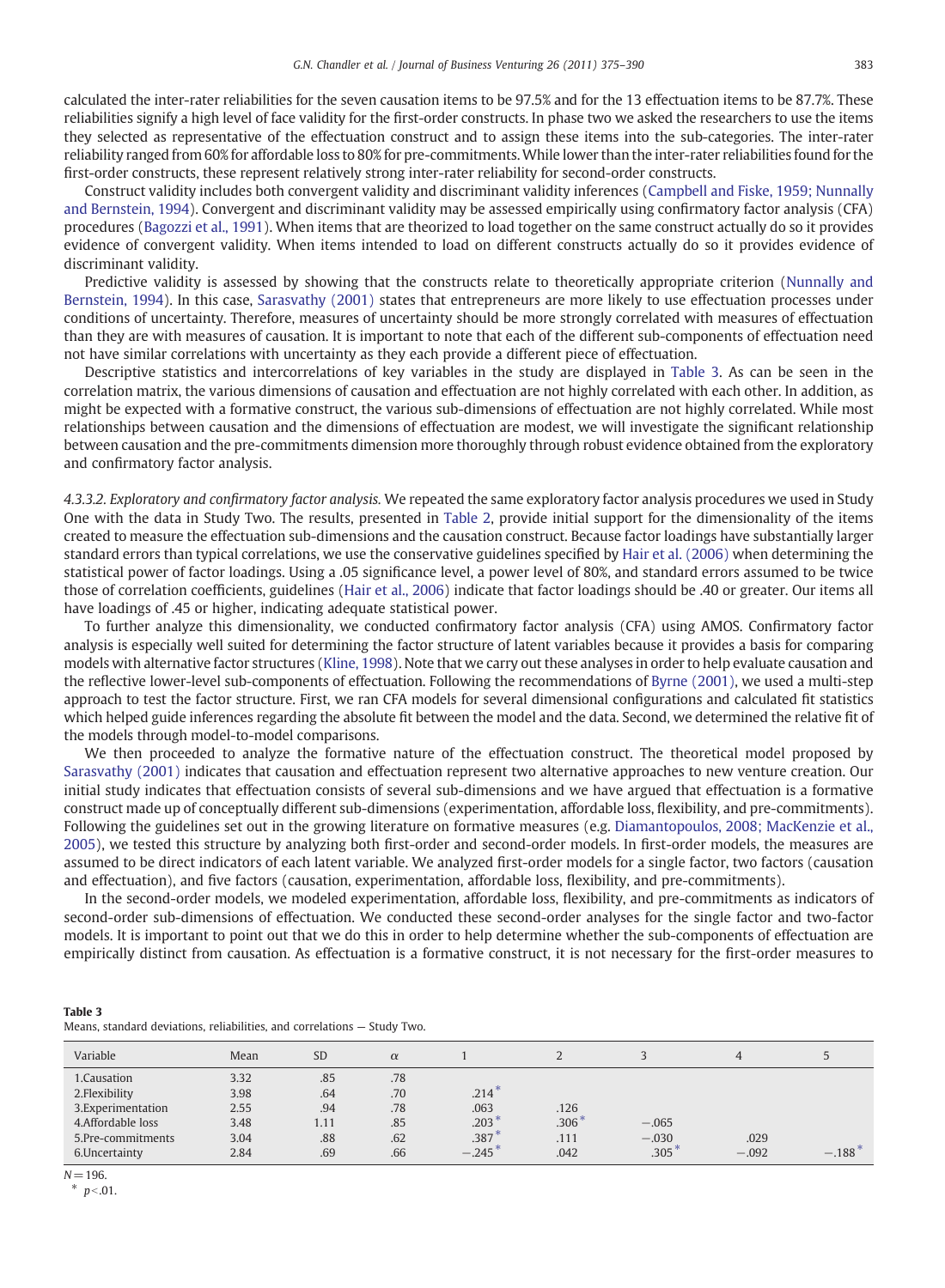empirically "fit" together. Nevertheless, we ran a two-factor model in which the pre-commitment construct loaded on both the causation and effectuation second-order constructs. This dual loading practice, alluded to by [Kline \(1998\)](#page-14-0) and demonstrated in the literature (e.g. [Pellegrini and Scandura, 2005](#page-14-0)), is appropriate for theoretical and empirical reasons. Theoretically, there is some degree of conceptual overlap between the pre-commitments dimension and the causation construct. For example, while obtaining pre-commitments reduces the uncertainty faced by the entrepreneur (effectuation) it is also an activity that can be applied successfully in causation processes in which the involved parties have been clearly identified, the product/service offerings have been specified, and the nature of the relationship has been defined. This suggests that pre-commitments may be part of both processes, rather than distinguishing between them. Empirically, the pre-commitment dimension was significantly related to the causation construct. Because the correlation is moderate in size, as well as statistically significant, it is important to include in the CFA a model that investigates its shared nature.

A major concern with employing formative measures is in establishing and identifying an appropriate model for the measures. By definition, the causal effect of the lower-order variables on the formative measures is under-identified ([Diamantopoulos et al.,](#page-14-0) [2008](#page-14-0)). Subsequently, providing satisfactory empirical evidence that a formative model exists is difficult [\(Bollen and Lennox, 1991](#page-13-0)). Indeed, there are two common criticisms of the use of formative measures. The first is that authors use the term formative as an excuse to simply include measures that do not seem to fit together [\(Bollen and Lennox, 1991; Diamantopoulos and Winklhofer,](#page-13-0) [2001](#page-13-0)). The second is that in order to estimate a formative measurement model, further information must be added to any structural model (e.g. [Howell et al., 2007](#page-14-0)). However, by adding additional information, such as with a MIMIC (multiple indicators multiple causes) model, the empirical results can be seen as difficult to interpret ([Jarvis et al., 2003\)](#page-14-0) and one could argue that "all that is needed is a set of distinct components as decided by expert judgment" [\(Rossiter, 2002](#page-15-0): 315). As such, the conceptual evaluation of whether a construct is formative or reflective may be just as important, if not more so, than the empirical one ([Diamantopoulos and Siguaw, 2006; Diamantopoulos and Winklhofer, 2001](#page-14-0)).

Despite these potential drawbacks, we followed the suggestions of [MacKenzie et al. \(2005\)](#page-14-0) to evaluate the fit of the effectuation construct by designing a MIMIC model in LISREL. We constrained one of the sub-dimensions of effectuation to be equal to one and then added two theoretically appropriate reflective indicators to the model. We then evaluated the fit of the entire model consisting of three reflective constructs (experimentation, affordable loss, and flexibility) and two single indicators. The items "We started by looking at what and who we knew and thought of different things we could try" and "We adapted accessible resources to our own specific needs" were chosen as they neatly and summarily capture the spirit of [Sarasvathy's \(2001\)](#page-15-0) original reasoning on effectuation. As such, these adequately provide theoretical support for effectuation and the nature of its subcomponents.

It is important to note that the only appropriate statistical tests to conduct concerning formative indices are related to validity (e.g. [Diamantopoulos and Winklhofer, 2001](#page-14-0)). It is not appropriate to evaluate the internal consistency of a formative index as each component of the index is there for a theoretical reason. Removing one component may adversely affect the overall meaning of the latent construct [\(Jarvis et al., 2003](#page-14-0)) and thus restrict the domain of the construct ([Churchill, 1979](#page-14-0)). In fact, a potentially larger problem for a formative measure is multicollinearity, because high correlations among indictors (or lower-level latent constructs) would suggest too much conceptual overlap and thus a non-parsimonious index ([Diamantopoulos et al., 2008](#page-14-0)). In the case of effectuation, multicollinearity is not a problem as the highest correlations are 0.306 (between affordable loss and flexibility). Viewing all of our results together, we are confident in our treatment of effectuation as a higher-order formative construct made up of three lower-level reflective constructs and the shared construct of pre-commitments.

#### 4.3.4. Results

We evaluated each model in terms of its absolute fit with the data using the chi-squared statistic and several fit indices. The chisquare gives an indicator of absolute fit, but is sensitive to degrees of freedom. The ratio of the chi-square statistic to the degrees of freedom provides a first goodness of fit metric, in which ratios less than two indicated good fit ([Wheaton et al., 1977; Marsh and](#page-15-0) [Hocevar, 1985\)](#page-15-0). The normed fit index (NFI), the comparative fit index (CFI), and incremental fit index (IFI) also assess the fit of the model with less sensitivity to degrees of freedom. It is common for values greater than 0.9 to be considered an indication of acceptable model fit while values greater than .95 are viewed as representing good fit ([Bentler, 1992](#page-13-0)). In addition, the root mean square error of approximation (RMSEA) is examined. Values of RMSEA between .10 and .08 represent a mediocre fit, between .08 and .05 represent a reasonable fit, and below .05 represent a good fit [\(Browne and Cudeck, 1993; Byrne, 2001; MacCallum et al.,](#page-13-0) [1996](#page-13-0)). The confirmatory factor analysis results are shown in [Table 4](#page-10-0). The first step in evaluating the models is to determine their absolute fit. Reviewing the chi-square to degrees of freedom ratio, IFI, NFI, CFI, and RMSEA fit statistics reveals that, among first-order models, both the single factor and two-factor models fit the data poorly, while the five-factor model provided a reasonable fit for the data ( $\chi^2$ (125 degrees of freedom) = 195.30, for a ratio of 1.56, IFI = .929, CFI = .926, RMSEA = .054). Among second-order models, the one-factor model ( $\chi^2$  with129 degrees of freedom = 284.25, for a ratio of 2.20, IFI = .843, CFI = .836, RMSEA = .079) fits the data modestly. The two-factor model fits the data reasonably well ( $\chi^2$  with 128 degrees of freedom = 212.47 for a ratio of 1.66, IFI = .915,  $CFI = .911$ , RMSEA = .058). The two-factor model with dual loading pre-commitments ( $\chi^2$  with 127 degrees of freedom = 198.42 for a ratio of 1.56, IFI = .928, CFI = .925, RMSEA = .054) represents an improvement over the base two-factor model.

The second step in the CFA process is to evaluate the models with a reasonably good absolute fit to determine which has the best relative fit. The chi-squared difference test indicated that the difference in fit between the second-order one-factor and twofactor models is statistically significant ( $\chi^2$  = 71.78, p < 01), supporting the distinction between causation and effectuation as distinct second-order factors. In addition, comparing the two-factor model with pre-commitments loading on both causation and effectuation produced a significant difference ( $\chi^2$  = 14.05, p<.01), suggesting that the pre-commitment actions would best be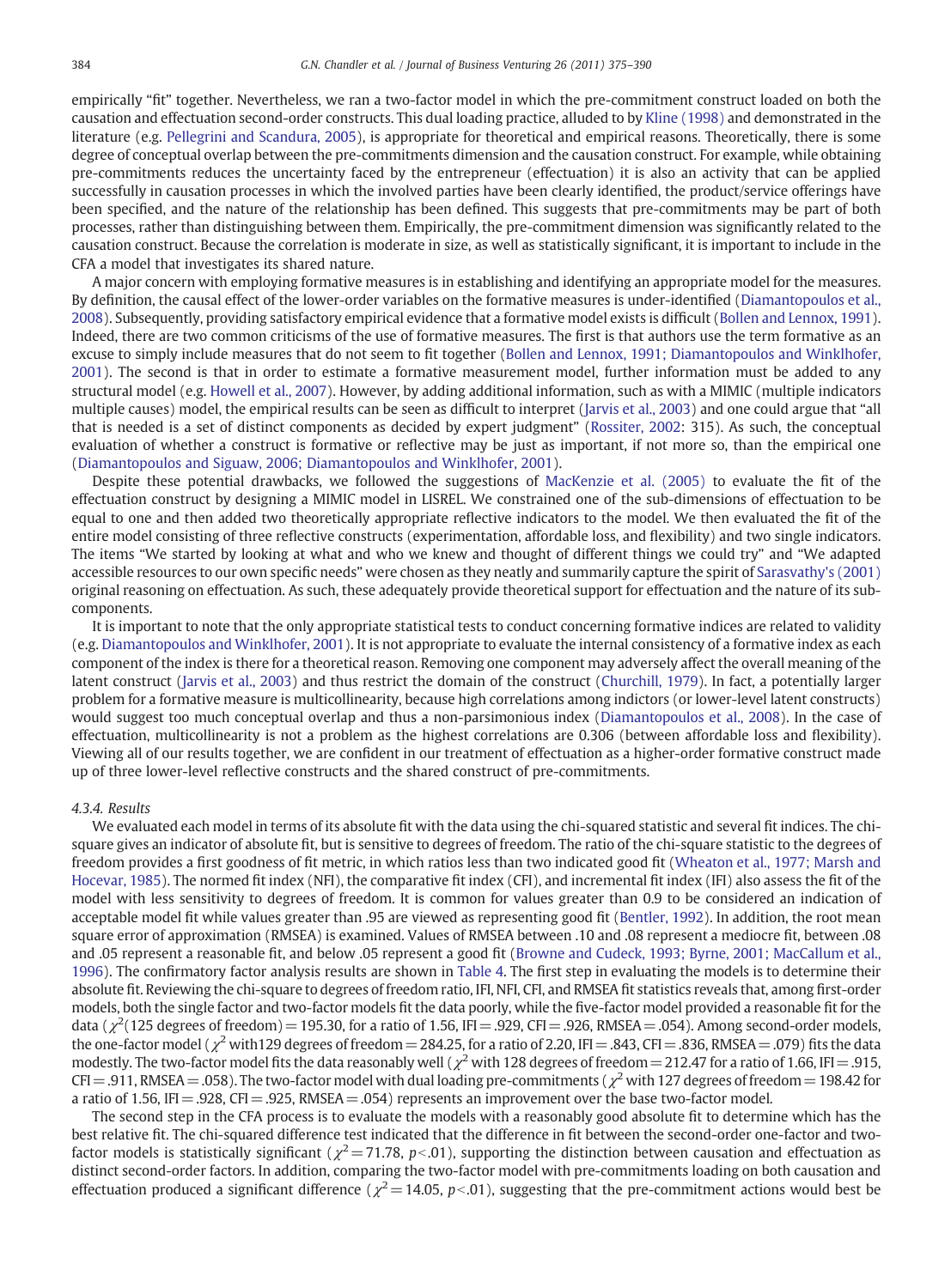# <span id="page-10-0"></span>Table 4

Confirmatory factor analysis fit statistics for alternative models.

| Model                                  | $X^2$  | df  | <b>IFI</b> | <b>NFI</b> | <b>CFI</b> | <b>RMSEA</b> |
|----------------------------------------|--------|-----|------------|------------|------------|--------------|
| Null model                             | 1117.3 | 153 |            |            |            |              |
| First-order models                     |        |     |            |            |            |              |
| 1-factor: first order                  | 752.66 | 135 | .371       | .326       | .347       | .153         |
| 2-factor: first order                  | 634.13 | 134 | .491       | .432       | .471       | .138         |
| 5-factor: first order                  | 195.30 | 125 | .929       | .825       | .926       | .054         |
| Second-order models                    |        |     |            |            |            |              |
| 1-factor:                              | 284.25 | 129 | .843       | .746       | .836       | .079         |
| 2-factor:                              | 212.47 | 128 | .915       | .810       | .911       | .058         |
| 2-factor: pre-commitments dual loading | 198.42 | 127 | .928       | .822       | .925       | .054         |

Note: IFI = incremental fit index, NFI = normed fit index, CFI = comparative fit index, RMSEA = root mean square error of approximation.

viewed as pertaining to both causation and effectuation processes. Comparing this second-order two-factor model with dual loading pre-commitments to the first-order five-factor model does not yield a statistically significant difference ( $\chi^2$  = 3.12,  $p<sub>21</sub>$ . This suggests that while three models provide a reasonable fit for the data, the second-order two-factor model with dual loading pre-commitments and the first-order five-factor models provide a relatively better fit. To note is that the NFI falls slightly below ideal levels for both first and second-order models.

In addition, the MIMIC model in which we constrained affordable loss to be equal to one and then added experimentation and flexibility to the model showed excellent fit ( $\chi^2$  with 5 degrees of freedom = 6.4 for a ratio of 1.28, df = 5, IFI = .985, CFI = .984, NFI= .935, GFI= .987, RMSEA= .038), thus providing empirical support for our treatment of effectuation as a formative construct.

In all of the models causation processes are clearly distinguished from the set of practices collectively referred to by Sarasvathy as effectuation. However, the first-order model with causation, experimentation, affordable loss, flexibility, and pre-commitments as independent sub-constructs fits the data as well as the second-order model with causation and effectuation as a latent variable (represented by experimentation, affordable loss, and flexibility) with pre-commitments shared between the two constructs. Notwithstanding the apparent equality of the two models in explaining the observed data, there are two strong reasons to retain the effectuation label. First, the theoretical argument for effectuation as a process has been articulated persuasively by [Sarasvathy \(2001\)](#page-15-0). Although the five-factor model may be seen as more parsimonious, rejecting effectuation as a latent variable when the data are consistent with it seems unwarranted. Second, it would likely be premature to conclude against a latent effectuation construct given the relative goodness of fit. This presents an opportunity for future research to further explicate the dimensionality of these important entrepreneurial processes.

Finally, to evaluate the predictive validity, we examine the correlations between uncertainty and our causation and effectuation measures. According to [Sarasvathy \(2001, 2008\)](#page-15-0), the greater the uncertainty, the greater the likelihood that entrepreneurs will use effectuation processes. As seen in [Table 3](#page-8-0), uncertainty is negatively correlated with causation, and positively correlated with experimentation, lending general support for the predictive validity of the constructs.

#### 5. Discussion

[Sarasvathy's \(2001\)](#page-15-0) article utilized a grounded theory methodology to identify the constructs of causation and effectuation. The next step in the theory building process is the development of measures and testing the proposed relationships. Our research takes this next step, and in doing so makes four important contributions. First, using data from two field samples, we develop, refine, and provide validating information for measures of causation and effectuation. Second, we use these measures to test the dimensionality of the constructs and their distinctiveness as suggested by [Sarasvathy \(2001\).](#page-15-0) Specifically, we show that causation is a uni-dimensional construct, but effectuation is a multidimensional formative construct. Third, we show that one dimension of effectuation (pre-commitments) is shared with causation and provide a theoretical rationale for why that is the case. Finally, we show that causation measures are negatively related to measures of uncertainty and the experimentation sub-dimension of effectuation is positively related to measures of uncertainty, in support of Sarasvathy's conceptualization of causation and effectuation.

#### 5.1. Causation processes

In both studies, evidence supports the reliability and validity of our measure of causation processes. The internal consistency reliability of the measure, Cronbach's alpha, was .73 for the first study and .78 for the second study, indicating sufficient reliability for research purposes ([Nunnally and Bernstein, 1994](#page-14-0)). In addition, in both studies, items representing the causation construct loaded cleanly onto the same factor, providing support for their convergent validity and did not load on non-target factors, providing evidence of discriminant validity. Finally, the confirmatory factor analysis also provides additional evidence in support of the construct validity (i.e., convergent and discriminant validity) of the causation construct. Thus, the evidence validates our causation measure as a reliable and valid indicator.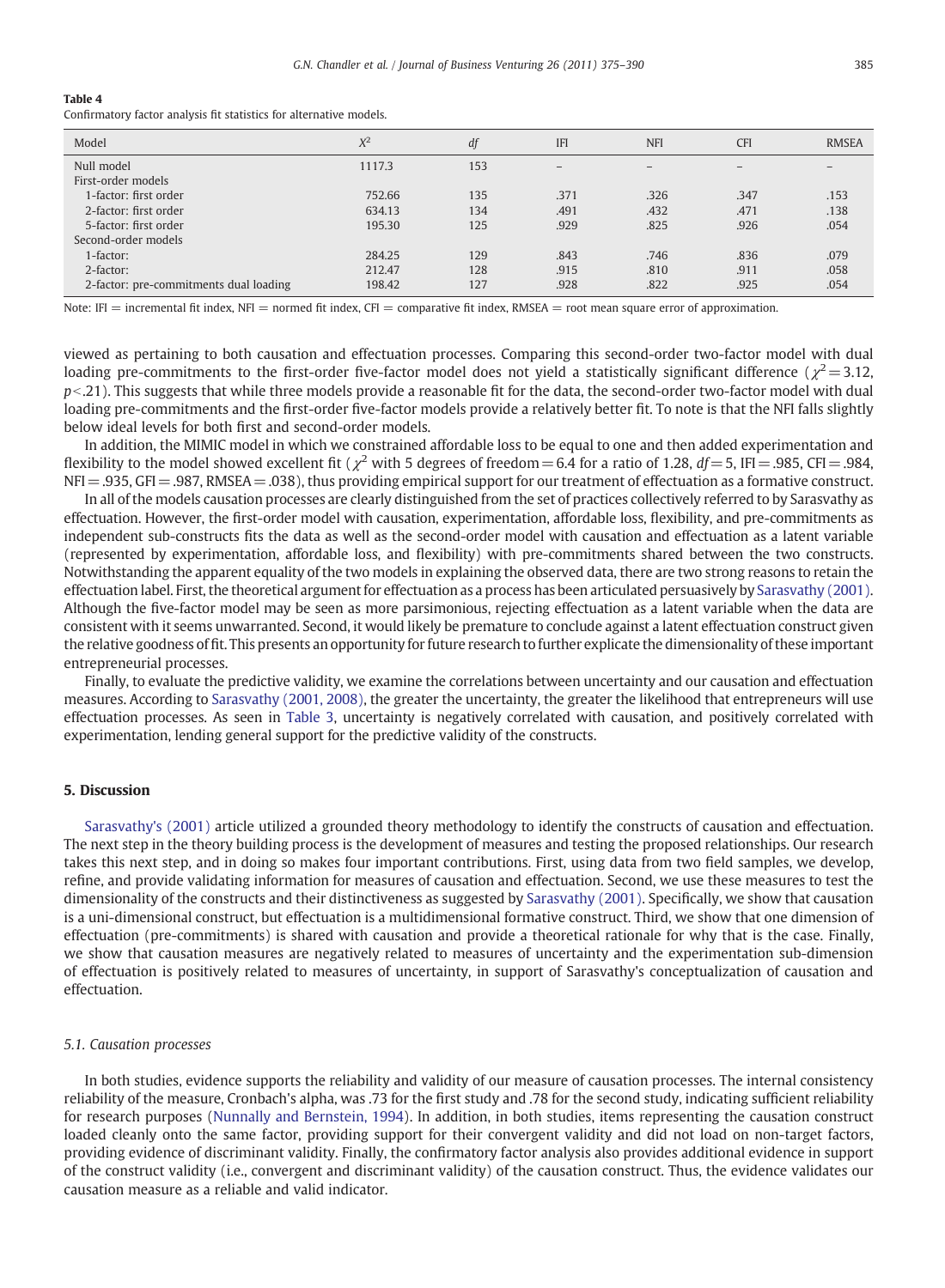# 5.2. Effectuation processes

The measures of effectuation processes were also refined and developed. The original effectuation items in Study One did not load cleanly onto a single factor. Thus, we carefully re-read the theoretical work ([Sarasvathy, 2001\)](#page-15-0) and re-examined the effectuation construct. We recognized that our measures capture the conceptually different components of the (latent) effectuation process. Therefore, we proposed that effectuation is a formative construct composed of three independent subdimensions (experimentation, affordable loss, and flexibility), and one sub-dimension (pre-commitments) that is shared with causation. Our results in Study Two provide evidence that effectuation can be viewed as a formative construct made up of reflective sub-constructs (i.e. Type II formative construct). In showing this we provide evidence for the reliability and validity of the various sub-components of effectuation. This includes carrying out the 'traditional' statistical tests when operationalizing new measures.

With respect to measurement reliability, the coefficient alpha for each dimension, except pre-commitments ( $\alpha$  = .62), meets or exceeds the .70 referred to by [Nunnally and Bernstein \(1994\)](#page-14-0) as being suitable for research purposes. Thus the combination of confirmatory factor analysis and scale analysis provides evidence that supports the reliability and validity of our measures. In summary, the literature using empirical tests to evaluate formative constructs is at a relatively early stage (e.g. [Diamantopoulos](#page-14-0) [and Siguaw, 2006\)](#page-14-0). However, we conducted tests suggested to be appropriate in this literature. Our conceptual tests concerning the causal nature of the sub-constructs, their inter-changeability and co-variance, and potential antecedents showed that effectuation is more likely to be a formative rather than a reflective construct. We argue that each of the sub-components contributes a unique and important facet of effectuation.

Our research also provides an empirical test for the assertion that causation and effectuation represent distinct approaches that entrepreneurs take to new venture creation. This test is done by using a non-exploratory method. In effect, we tested whether the four factors we identified as part of effectuation (experimentation, affordable loss, flexibility, and pre-commitments) were best represented as four independent factors or as sub-components of a larger construct called effectuation. Our results indicate that experimentation, affordable loss, and flexibility are not part of causation, thus supporting a general conceptualization of effectuation.

# 5.3. Pre-commitments and alliances

We believe that we have developed robust scales for causation, experimentation, affordable loss, and flexibility. However, our pre-commitments scale is not as strong. [Sarasvathy \(2001\)](#page-15-0) conceptualizes pre-commitments and strategic alliances as mechanisms that can be used to help control the future. The items included in this measure capture pre-commitments but not alliances. As a result, we carefully crafted some additional items and collected data from 40 more respondents from a broad crosssection of new businesses in a western U.S. state. The data collection procedure mirrored that followed in the first two studies. Specifically we sought to strengthen our measure of pre-commitments/alliances. To tie the new items to the old scale we included the two items from the old scale in the new scale.

- 1. We have used a substantial number of pre-commitments and agreements with customers, suppliers and other organizations and people.
- 2. We used pre-commitments from customers or suppliers as often as possible.

In addition we included four additional items. We did this while exercising care to not make them as broad as item 1 above.

- 1. Network contacts provided low cost resources.
- 2. By working closely with people/organizations external to our organization we have been able to greatly expand our capabilities.
- 3. We have focused on developing alliances with other people and organizations.
- 4. Our partnerships with outside organizations and people play a key role in our ability to provide our product/service.

Although our sample size was not adequate to run a full scale analysis, we used the items measuring alliances and precommitments and the scales measuring each of the other constructs (causation, experimentation, affordable loss, and flexibility) in a series of exploratory factor analyses. In all cases the individual and combined measures of sampling adequacy were adequate. There were clear distinctions between the pre-commitment/alliance items and the other measures of effectuation (experimentation, affordable loss, and flexibility). There is still evidence of double-loading when factored with the causation items. This provides additional evidence that pre-commitment/alliance is a shared component. The six pre-commitment/alliance items above are internally consistent with a coefficient alpha of .86.

Our empirical results indicate that pre-commitments/alliances appear to be used in both causation and effectuation processes. While it is possible the measures we developed do not adequately describe the variable as described by Sarasvathy, procedures to support content validity were followed and we believe that the measures have strong conceptual grounding in her work. What does it mean that pre-commitments are important to both processes? Sarasvathy contends "effectuation emphasizes strategic alliances and pre-commitments from stakeholders as a way to reduce and/or eliminate uncertainty and to erect entry barriers" (2001: 252). Certainly in the effectuation process pre-commitments are important because they allow firms to test markets without owning all the resources to do so ([Hitt et al., 2001](#page-14-0)). Yet, alliances have also been an integral part of the strategic management literature which emphasizes a rational, logical approach to decision making. We suggest that pre-commitments may be important for both processes albeit for different reasons. The effectuator uses pre-commitments to reduce uncertainty,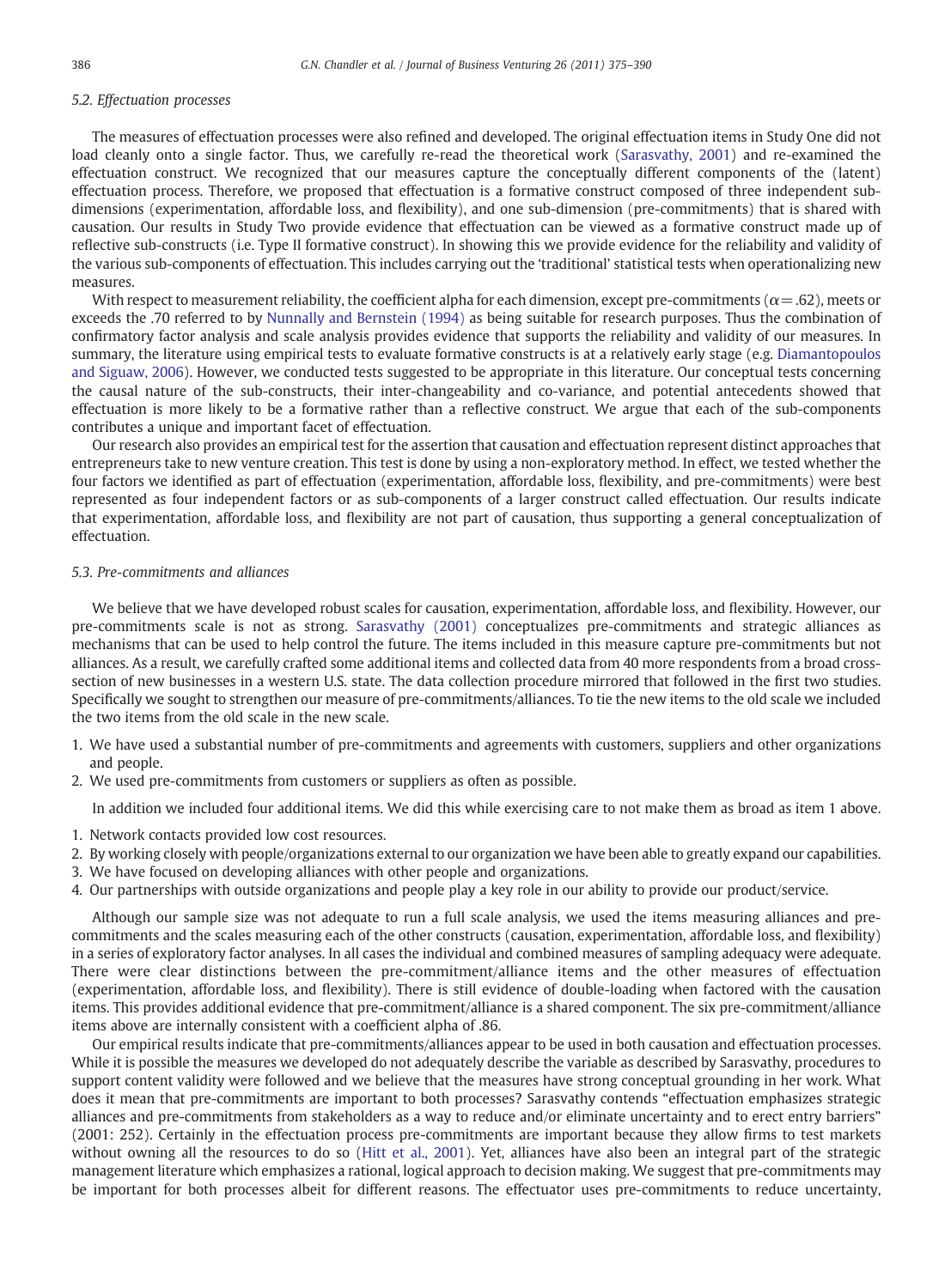minimize cost of experimentation, and maintain flexibility. The causation approach uses pre-commitments and alliances as a way to acquire essential resources and implement plans.

Finally, we provide early evidence of predictive validity. The fact that uncertainty is negatively associated with causation and positively associated with the experimentation component of effectuation provides evidence in support of Sarasvathy's theoretical description of the constructs.

#### 6. Limitations and implications for future research

Notwithstanding these useful contributions, our study has limitations, many of which suggest areas for future research. Beyond replication, this research could provide a starting point for at least seven different research streams.

First, additional research is needed to make sure we have identified the most relevant sub-components of effectuation. While we followed Sarasvathy's descriptions, identified four key defining concepts, and measured them empirically, the development of all potential constructs may be an iterative process involving multiple empirical examinations. Thus, future research might examine whether there are other dimensions of effectuation that distinguish this process from causation processes. Also, even though our findings present substantial support for the constructs, future research is necessary to continue to examine and refine the measures we established in this research. This is common as rarely are original operationalizations of impactful and complex concepts 'perfect.' For instance, the potential for a social desirability bias for the affordable loss sub-concept is one aspect that may be refined over time. We acknowledge this, but also believe that we provide a strong starting point for future empirical research concerning measurements of causation and effectuation processes.

Second, we provide empirical support for treating effectuation as a formative construct using a MIMIC model as described by following [Jarvis et al. \(2003\).](#page-14-0) We also used a panel of expert judges to determine the validity of the measures. While we chose two items for the MIMIC model that were theoretically appropriate, other studies have found it beneficial to include outcome variables as a gauge of the nomological validity of the formative construct ([MacKenzie et al., 2005](#page-14-0)). For instance, [Ruiz et al. \(2008\)](#page-15-0) employ two reflective constructs (Satisfaction and Repurchase Intentions) to help establish their Service Value index by showing that higher levels of Service Value will lead to higher Satisfaction and Repurchase Intentions. As of yet, our understanding of effectuation has not led us to develop reliable measures that will help accurately predict (performance) outcomes. We do, once again, underline the importance of the theoretical tests of the appropriateness of using formative indices.

Third, as far as we can discern, the finding by [Wiltbank et al. \(2009\)](#page-15-0) that business angels who employ a control (versus prediction) logic have fewer failures is the first study to find differential performance outcomes from using effectuation. This limitation in our study provides many possibilities for future studies to analyze outcome measures both to provide confirming evidence that supports effectuation as a formative construct, and also to expand our understanding of how the new venture development process influences the outcomes. Thus, does the choice of causation or effectuation processes impact subsequent venture development outcomes such as the amount of time required to get a venture up and running or eventual performance? [Sarasvathy \(2001\)](#page-15-0) suggests that causation and effectuation do not predict performance. However, when experimentation and effectuation are used under high levels of uncertainty, it would be reasonable to expect greater variance in performance.

Fourth, besides uncertainty, are there other antecedents to the choice between causation and effectuation processes? Previous research in entrepreneurship has shown that the entrepreneur's human capital (e.g. entrepreneurial experience, education) and cognition (e.g. entrepreneurial alertness, entrepreneurial scripts, counterfactual thinking, cognitive style, heuristics) ([Dew et al.,](#page-14-0) [2009; Mitchell et al., 2007](#page-14-0)) may have an impact on the choice of process. Future research should explore the relationship between these determinants and causation and effectuation processes. For example, research suggests that entrepreneurship experience leads to faster decision making ([Forbes, 2005\)](#page-14-0); thus habitual entrepreneurs may be more likely to follow an effectuation process [\(Dew et al., 2009](#page-14-0)). The research into entrepreneurial scripts ([Mitchell et al., 2000\)](#page-14-0) suggests that entrepreneurs use heuristic-based logic allows them to make significant leaps in their thinking; thus perhaps skipping several of the "logical" steps in the new venture creation process.

Fifth, our data were collected on the basis of retrospective accounts of single informants. Such reports could be subject to post hoc rationalizations; however, we suggest the likelihood of retrospective bias ([March and Sutton, 1997](#page-14-0)) to be low because the information we gleaned regarding the new venture creation process deals with an event of significant importance ([Akerlof and](#page-13-0) [Yellen, 1985](#page-13-0)) and occurs infrequently [\(Sudman and Bradburn, 1973\)](#page-15-0). Both of these factors tend to improve the accuracy of recalled information. In addition, we sought to use firms that are relatively new to the market and where the respondent was the driving force behind the venture. However, we acknowledge that retrospective bias could be a confounding factor and suggest that future research apply a longitudinal or experimental design, and also capturing the views of others intimately involved in the process. The longitudinal research could be designed to follow entrepreneurs from nascency through the process of new venture creation thereby alleviating the retrospective bias.

Sixth, our sample was drawn from four, four-digit SIC codes. The diversity among the industry groups suggests some generalizability of these constructs. However, more broad-based samples will be required to more fully address the issue of generalizability.

Finally, the model of validation used in this research might provide a pattern to re-examine other constructs that have been used in the entrepreneurship literature. For example, many studies have attempted to conceptualize and test the measures associated with entrepreneurial orientation. The current literature states that entrepreneurial orientation consists of three to five measures that vary independently [\(Richard et al., 2004](#page-15-0)). However, because proactiveness is conceptually and empirically different than risk-taking and innovativeness etc., entrepreneurial orientation might be better treated as a formative, rather than a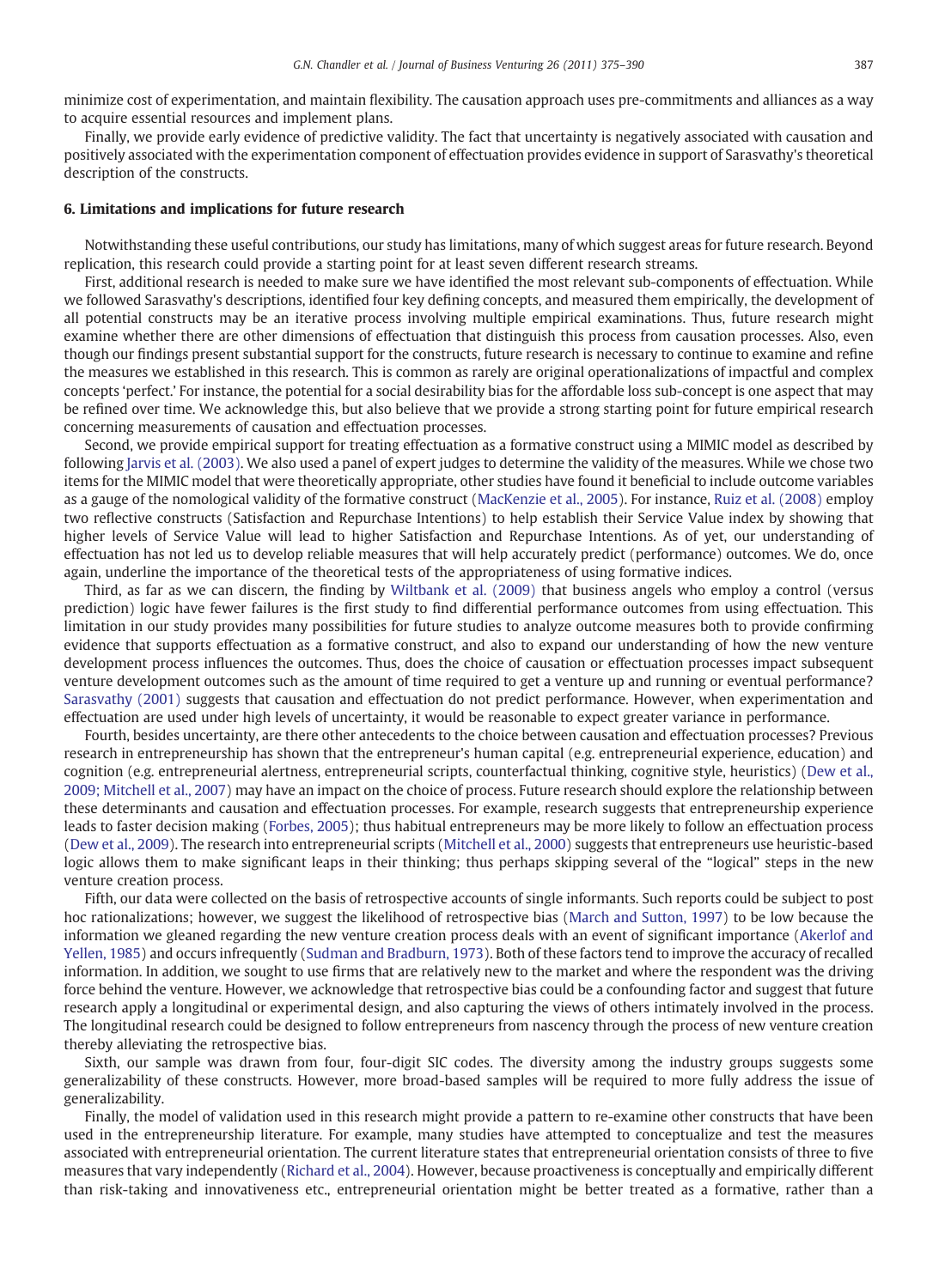<span id="page-13-0"></span>reflective construct. Recent studies in the marketing literature (e.g. [Jarvis et al., 2003; Ruiz et al., 2008\)](#page-14-0) have begun to review the appropriateness of treating some of their important concepts as formative indices. The field of entrepreneurship should also consider this endeavor.

#### 6.1. Implications for practice

We believe these findings have important implications for practicing and aspiring entrepreneurs. First, they represent a merging of the academic study of entrepreneurship and practice that should facilitate mutual understanding and learning. For example, in conversation about causation and effectuation processes with one very successful entrepreneur, she stated that she was glad there was a name for what she had been doing. This research, therefore, helps to make academic research more credible and useful to practitioners.

Second, these results suggest that entrepreneurs may benefit from examining the approach they use in venture creation, and the assumptions that underlie those approaches. Causation approaches view the world as a place where markets exist and firms seek out opportunities, within the markets in which they compete, to perpetuate themselves. Effectuation approaches view the world as a place where firms plant, nurture, and harvest in markets that are artificially created by themselves and the actions of other firms. Perhaps entrepreneurs that tend to engage solely in causation-related activities would benefit from considering effectuation-related activities and vice-versa. Such an expanded repertoire of activities would likely help entrepreneurs in their choice of activities and find greater compatibility and understanding with partners who prefer to work using a different approach.

Finally, this research suggests that the obtaining of pre-commitments is an activity that is consistent with both entrepreneurial approaches. This suggests that entrepreneurs seeking common ground for a potential venture may find pre-commitment-related activities to be a point of agreement, even if they tend to use different approaches to new venture creation. Conversely, if precommitments are the only activities on which entrepreneurial partners or teams have agreed, this research suggests additional activities that should also be considered before relationships are solidified.

### 7. Conclusion

In summary, causation and effectuation have been proposed as alternative new venture creation processes used by entrepreneurs. An acknowledgement of these different processes suggests that entrepreneurs and firms not only need to invent better ways to predict the future, they also need to develop devices that allow them to create as well as adapt to their environment ([Dew and Sarasvathy, 2001](#page-14-0)). An understanding that both causation and effectuation processes are legitimate ways to initiate and grow businesses provides entrepreneurs and potential entrepreneurs with a more comprehensive and well-developed set of skills that can be used to initiate viable ventures. The current study has provided researchers and practitioners important tools for measuring the phenomena that are at the core of this understanding. In addition, we have provided evidence that these measures can be reliably used and that while the dimensionality of these processes is generally consistent with [Sarasvathy \(2001\)](#page-15-0) it may be more accurate to consider the obtaining of pre-commitments as playing a role in both the causation and effectuation processes. These measures and findings should provide an important ramp for the launching of additional research.

#### Acknowledgements

We thank Saras Sarasvathy and Robert Wiltbank for comments on previous versions of this manuscript. We also thank Michael Gross, Paul Mallette, Yolanda Sarason, John Perry, Eva Yao, and Gergana Markova for contributing to the q-sort analysis.

#### References

Akerlof, G.A., Yellen, J.L., 1985. Unemployment through the filter of memory. Quarterly Journal of Economics 100, 747–773.

Allen, K., 2003. Launching New Ventures: An Entrepreneurial Approach. Houghton Mifflin, Boston, MA.

Ansoff, H.I., 1988. The New Corporate Strategy. Wiley, New York.

Arnold, T.J., Landry, T.D., Reynolds, J.K., 2007. Retail online assurances: typology development and empirical analysis. Journal of Marketing Theory and Practice 15 (4), 299–313.

Arrindell, W.A., van der Ende, J., 1985. An empirical test of the utility of the observations-to-variables ratio in factor and components analysis. Applied Psychological Measurement 9, 165–178.

Bagozzi, R.P., Yi, Y., Phillips, L.W., 1991. Assessing construct validity in organizational research. Administrative Science Quarterly 36 (3), 421–458.

Bartlett, M.S., 1950. Tests of significance in factor analysis. British Journal of Psychology, Statistical Section 3, 77–85.

Bentler, P.M., 1992. On the fit of models to covariances and methodology to the Bulletin. Psychological Bulletin 112, 400–404.

Bollen, K., Lennox, R., 1991. Conventional wisdom on measurement: a structural equation perspective. Psychological Bulletin 110 (2), 305–314.

Brews, P.J., Hunt, M.R., 1999. Learning to plan and planning to learn: resolving the planning school/learning school debate. Strategic Management Journal 20 (10), 889–913.

Brown, S.L., Eisenhardt, K.M., 1997. The art of continuous change: linking complexity theory and time-paced evolution in relentlessly shifting organizations. Administrative Science Quarterly 42 (1), 1–34.

Browne, M.W., Cudeck, R., 1993. Alternative ways of assessing model fit. In: Bollen, K.A., Long, J.S. (Eds.), Testing Structural Equation Models. Sage, Newbury Park, pp. 136–162.

Bryant, F.B., Yarnold, P.R., 1995. Principal-components analysis and exploratory and confirmatory factor analysis. In: Grimm, L.J., Yarnold, P.R. (Eds.), Reading and Understanding Multivariate Statistics. American Psychological Association, Washington, DC, pp. 99–136.

Byrne, B.M., 2001. Structural Equation Modeling with AMOS: Basic Concepts, Applications, and Programming. Lawrence Erlbaum Associates, New Jersey.

Cadogan, J.W., Souchon, A.L., Procter, D.B., 2008. The quality of market-oriented behaviors: formative index construction. Journal of Business Research 61 (12), 1263–1277.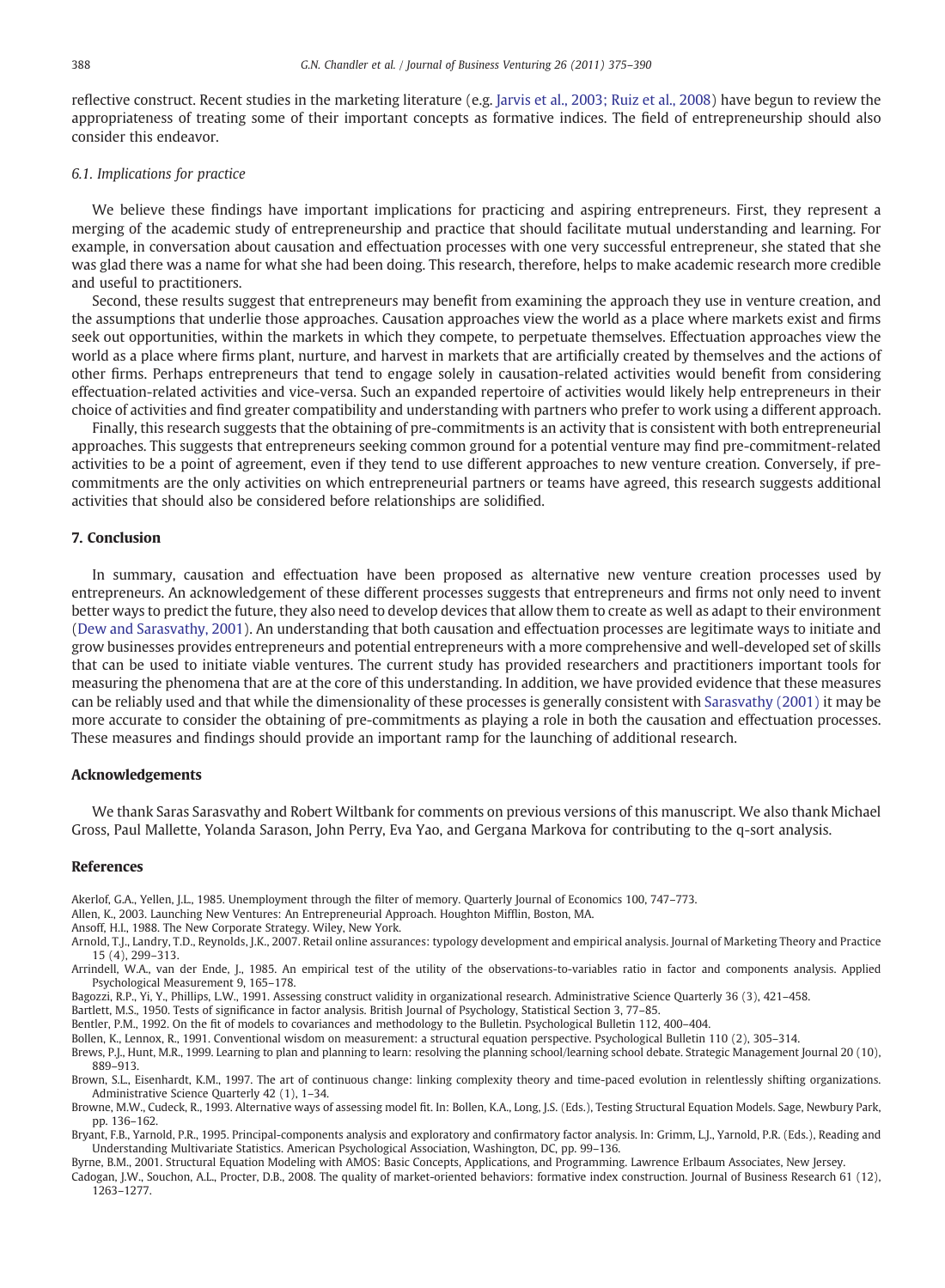- <span id="page-14-0"></span>Caplan, B., 1999. The Austrian search for realistic foundations. Southern Economics Journal 65 (4), 823–838.
- Campbell, D.T., Fiske, D.W., 1959. Convergent and discriminant validation by the multi-trait–multimethod matrix. Psychological Bulletin 56, 81–105.
- Casson, M., Wadeson, N., 2007. The discovery of opportunities: extending the economic theory of the entrepreneur. Small Business Economics 28 (4), 285–300.
- Cattell, R.B., 1966. The scree test for the number of factors. Multivariate Behavioral Research 1, 245–276.
- Chandler, G.N., Lyon, D.W., 2001. Issues of research design and construct measurement in entrepreneurship research: the past decade. Entrepreneurship Theory and Practice 25 (4), 101–113.
- Churchill, G.A., 1979. A paradigm for developing better measures of marketing constructs. Journal of Marketing Research 16, 64–73.
- Coltman, T., Devinney, T.M., Midgley, D.F., Venaik, S., 2008. Formative versus reflective measurement models: two applications of formative measurement. Journal of Business Research 61, 1250–1262.
- Cook, T.D., Campbell, D.T., 1979. Quasi-experimentation: Design and Analysis Issues in Field Settings. Houghton Mifflin, Boston.
- Dew, N., Sarasvathy, S.D., 2001. Of Immortal Firms and Mortal Markets: Dissolving the Innovator's Dilemma. Presented at the Second Annual Technology Entrepreneurship Research Conference. Robert H. Smith School of Business, University of Maryland.
- Dew, N., Read, S., Sarasvathy, S.D., Wiltbank, R., 2009. Effectual versus predictive logics in entrepreneurial decision-making: differences between experts and novices. Journal of Business Venturing 24 (4), 287–309.
- Diamantopoulos, A., 2008. Formative indicators: introduction to the special issue. Journal of Business Research 61, 1201–1202.
- Diamantopoulos, A., Riefler, P., Roth, K.P., 2008. Advancing formative measurement models. Journal of Business Research 61, 1203–1218.
- Diamantopoulos, A., Siguaw, J., 2006. Formative versus reflective indicators in organizational measure development: a comparison and empirical illustration. British Journal of Management 17 (4), 263–282.
- Diamantopoulos, A., Winklhofer, H.M., 2001. Index construction with formative indicators: an alternative to scale development. Journal of Marketing Research 38, 269–277.
- Dillman, D.A., 2000. Mail and Internet Surveys: The Tailored Design Method. Wiley, New York.
- Drucker, P.F., 1998. The discipline of innovation. Harvard Business Review 76 (6), 149–157.
- Edmondson, A.C., McManus, S.E., 2007. Methodological fit in management field research. Academy of Management Review 22, 1155–1179.
- Eisenhardt, K., Schoonhoven, C., 1996. Resource-based view of strategic alliance formation: strategic and social effects in entrepreneurial firms. Organizational Science 7 (2), 136.
- Everitt, B.S., 1975. Multivariate analysis: the need for data, and other problems. The British Journal of Psychiatry 126, 237–240.
- Fabrigar, L.R., Wegener, D.T., MacCallum, R.C., Strahan, E.J., 1999. Evaluating the use of exploratory factor analysis in psychological research. Psychological Methods 4, 272–299.
- Fiet, J.O., 2002. The Systematic Search for Entrepreneurial Discoveries. Quorum Books, Westport, CT.
- Forbes, D.P., 2005. Are some entrepreneurs more overconfident than others? Journal of Business Venturing 20, 623–640.
- Gorsuch, R.L., 1974. Factor Analysis. W.B. Saunders Company, Philadelphia, PA.
- Gorsuch, R.L., 1983. Factor Analysis, Second Edition. Erlbaum, Hillsdale, NJ.
- Guadagnoli, E., Velicer, W.F., 1988. Relation of sample size to the stability of component patterns. Psychological Bulletin 103, 265–275.
- Hair Jr., J.F., Black, W., Babin, B.J., Anderson, R.E., Tatham, R.L., 2006. Multivariate Data Analysis, Sixth Edition. Prentice Hall, Englewood Cliffs, NJ.
- Harmeling, S.S., 2005. That my neighbor's cow might live: effectuation, entrepreneurship education, and regional development in Croatia. In: Kyro, P., Carrier, C. (Eds.), The Dynamics of Learning Entrepreneurship in a Cross-cultural University Context, University of Tampere, Research Center for Vocational Education, Entrepreneurship Series 2/2005. University of Tampere, Finland.
- Harting, T., 2004. Entrepreneurial effectuation in a corporate setting: the case of Circuit City's Carmax unit. In: Zahra, S.S., Brush, C.G., Davidsson, P., Fiet, J., Greene,
- P.G., Harrison, R.T., Lerner, M., Mason, C., Meyer, G.D., Sohl, J., Zacharakis, A. (Eds.), Frontiers of Entrepreneurship Research. Babson College, Babson Park, MA. Hayton, J.C., Allen, D.G., Scarpello, V., 2004. Factor retention decisions in exploratory factor analysis: a tutorial on parallel analysis. Organizational Research Methods 7 (2), 191–205.
- Hayton, J.C., Chandler, G.N., DeTienne, D.R. 2009. Entrepreneurial opportunity identification and new firm development processes: a comparison of family and non-family new ventures. Int. J. Entrepreneurship and Innovation management (forthcoming).
- Herron, L., Sapienza, H.J., 1992. The entrepreneur and the initiation of new venture launch activities. Entrepreneurship Theory and Practice 17 (1), 49–55.
- Hitt, M.A., Ireland, R.D., Camp, M., Sexton, D.L., 2001. Strategic entrepreneurship: entrepreneurial strategies for wealth creation. Strategic Management Journal 22, 479–491.
- Honig, B., Karlsson, T., 2004. Institutional forces and the written business plan. Journal of Management 30 (1), 29.
- Horn, J.L., 1965. A rationale and test for the number of factors in factor analysis. Psychometrika 32, 179–185.
- Howell, R.D., Breivik, K., Wilcox, J.B., 2007. Reconsidering formative measurement. Psychological Methods 12 (2), 205–218.
- Johnson, M., Lakoff, G., 2002. Why cognitive linguistics requires embodied realism. Cognitive Linguistics 13 (3), 245–263.
- Jarvis, C.B., MacKenzie, S.B., Podsakoff, P.M., 2003. A critical review of construct indicators and measurement model misspecification in marketing and consumer research. Journal of Consumer Research 30, 199–218.
- Kaiser, H.F., 1970. A second-generation Little Jiffy. Psychometrika 35, 401–415.
- Kline, R.B., 1998. Principles and Practice of Structural Equation Modeling. Guilford Press, New York, NY.
- Koberg, C., DeTienne, D., Heppard, K., 2003. An empirical test of environmental, organizational, and process factors affecting incremental and radical innovation. The Journal of High Tech. Management Research 14, 21–45.
- Kuratko, D.F., Hodgetts, R.M., 2004. Entrepreneurship: Theory, Process, and Practice. Thomson South-Western, Mason, OH.
- Liao, J., Gartner, W., 2006. The effects of pre-venture plan timing and perceived environmental uncertainty on the persistence of emerging firms. Small Business Economics 27 (1), 23–40.
- MacCallum, R.C., Browne, M.W., Sugawara, H.M., 1996. Power analysis and determination of sample size for covariance structure modeling. Psychological Methods 1, 130–149.
- MacKenzie, S.B., Podsakoff, P.M., Jarvis, C.B., 2005. The problem of measurement model misspecification in behavioral and organizational research and some recommended solutions. Journal of Applied Psychology 90 (4), 710–730.
- March, J.G., Simon, H.A., 1958. Organizations. John Wiley & Sons, New York.
- March, J.G., Sutton, R.I., 1997. Organizational performance as a dependent variable. Organizational Science 8 (6), 698–706.
- Marsh, H.W., Hocevar, D., 1985. Application of confirmation factor analysis to the study of self-concept: first- and higher-order factor models and their invariance across groups. Psychological Bulletin 97, 562–582.
- McGrath, R.G., 1999. Falling forward: real options reasoning and entrepreneurial failure. Academy of Management Review 24 (1), 13–30.
- Mintzberg, H., 1978. Patterns in strategy formation. Management Science 24 (9), 934–948.
- Mitchell, T.R., 1985. An evaluation of the validity of correlational research conducted in organizations. Academy of Management Review 10 (2), 192–205.
- Mitchell, R.K., Busenitz, L.W., Bird, B., Gaglio, C.M., McMullen, J.S., Morse, E.A., Smith, B., 2007. The central question in entrepreneurial cognition research 2007. Entrepreneurship Theory and Practice 31 (1), 1–27.
- Mitchell, R.K., Smith, B., Seawright, K.W., Morse, E.A., 2000. Cross-cultural cognitions and the venture creation decision. Academy of Management Journal 43 (5), 974–993. Nag, R., Corley, K.G., Gioia, D.A., 2007. The intersection of organizational identity, knowledge, and practice: attempting strategic change via knowledge grafting.
- Academy of Management Journal 50 (4), 821–847. Nicholls-Nixon, C.L., Cooper, A.C., Woo, C., 2000. Strategic experimentation: understanding change and performance in new ventures. Journal of Business Venturing 15 (5/6), 493–521.
- Nunnally, J.C., Bernstein, I.H., 1994. Psychometric Theory, Third Edition. McGraw-Hill, New York.
- Pellegrini, E.K., Scandura, T.A., 2005. Construct equivalence across groups: an unexplored issue in mentoring research. Education and Psychological. Measurement 65, 323–335.